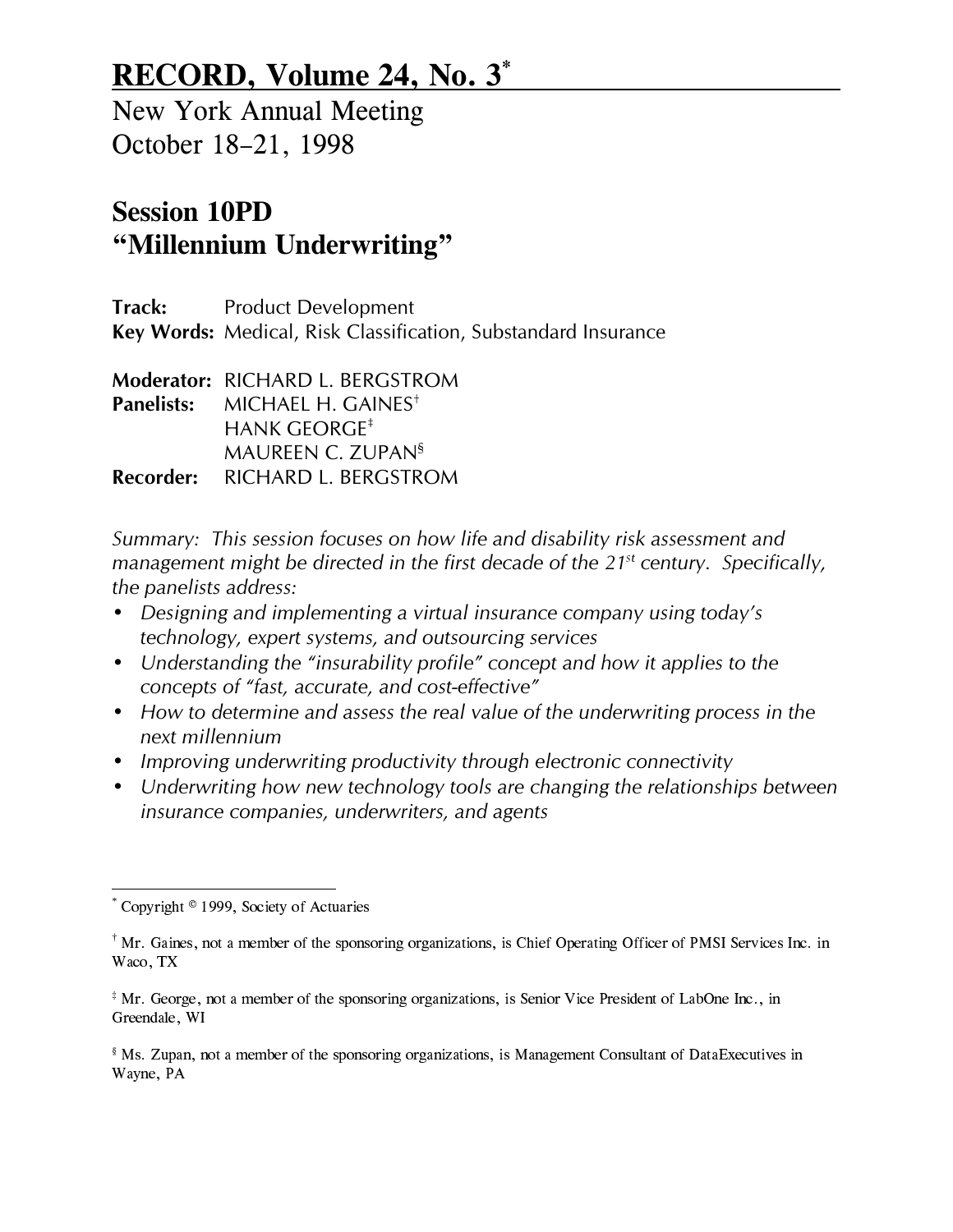Mr. Richard L. Bergstrom: We will talk about "Millennium Underwriting." What will the underwriter of the 21st century have at his or her disposal to evaluate risk on a fair, fast, and speedy basis? We have three panelists today, none of who is an actuary, I might add, who will give us their vision of what the underwriter of the 21st century might use for his or her toolbox. Our first speaker is Hank George. Hank has spoken to actuarial audiences for many years. He currently works for LabOne. Hank is actually based out of Milwaukee, Wisconsin, but LabOne, of course, is in Lenexa, Kansas. I've never known someone with quite as much energy and exuberance as Hank has toward the insurance profession.

Hank wears many hats. He is the founder and editor of On the Risk, which is a quarterly underwriting journal with over 4,000 subscribers in over 50 countries. He's also editor of a bimonthly publication known as Hank's Journal Scan which offers underwriting-focused summaries of articles published in over 40 medical journals. Hank is a graduate of the University of Wisconsin in Milwaukee and he currently resides in Milwaukee, Wisconsin.

Our second presenter is Mike Gaines. Mike is chief operating officer for PMSI Services, Inc. PMSI provides new business and claims outsourcing services for the life insurance industry, including teleapplication interviews, attending physician's statements (APS), inspection services, and TPA processes, which include underwriting. PMSI is the original sponsor of Task Force 72, which both Hank and Mike will speak about in their presentations. Prior to joining PMSI, Mike was president of ASB Medi-test, and prior to that was executive vice president for Kimberly Quality Care and he led the Medi-test Paramedical Division since 1981.

Our final speaker is Maureen Zupan. Maureen is a management consultant for Data Executive International (DEI). Maureen has 26 year's experience in the insurance industry: systems, policyholder service, underwriting, issue, claims, marketing, you name it. Before joining DEI, Maureen was associated with Mutual of New York Life Insurance Company, most recently as vice president responsible for underwriting, issue, and claims. She assumed the responsibility of Mutual of New York's Policyholder Service Department for a year and a half before moving to her most recent position in 1989. Ms. Zupan is a Fellow of the Life Management Institute (FLMI), and currently has seven of the CLU exams under her belt. So, with that, I'll turn the microphone over to Hank.

Mr. Hank George: My comments are really sort of an opening act for my two friends and professional colleagues, Mike Gaines and Maureen Zupan, who are the real experts on the technology side of this subject. I'm going to give you background and the view of the 21st century in part because I have the privilege of being chairman of Task Force 72, an entity created last year by Mike's company,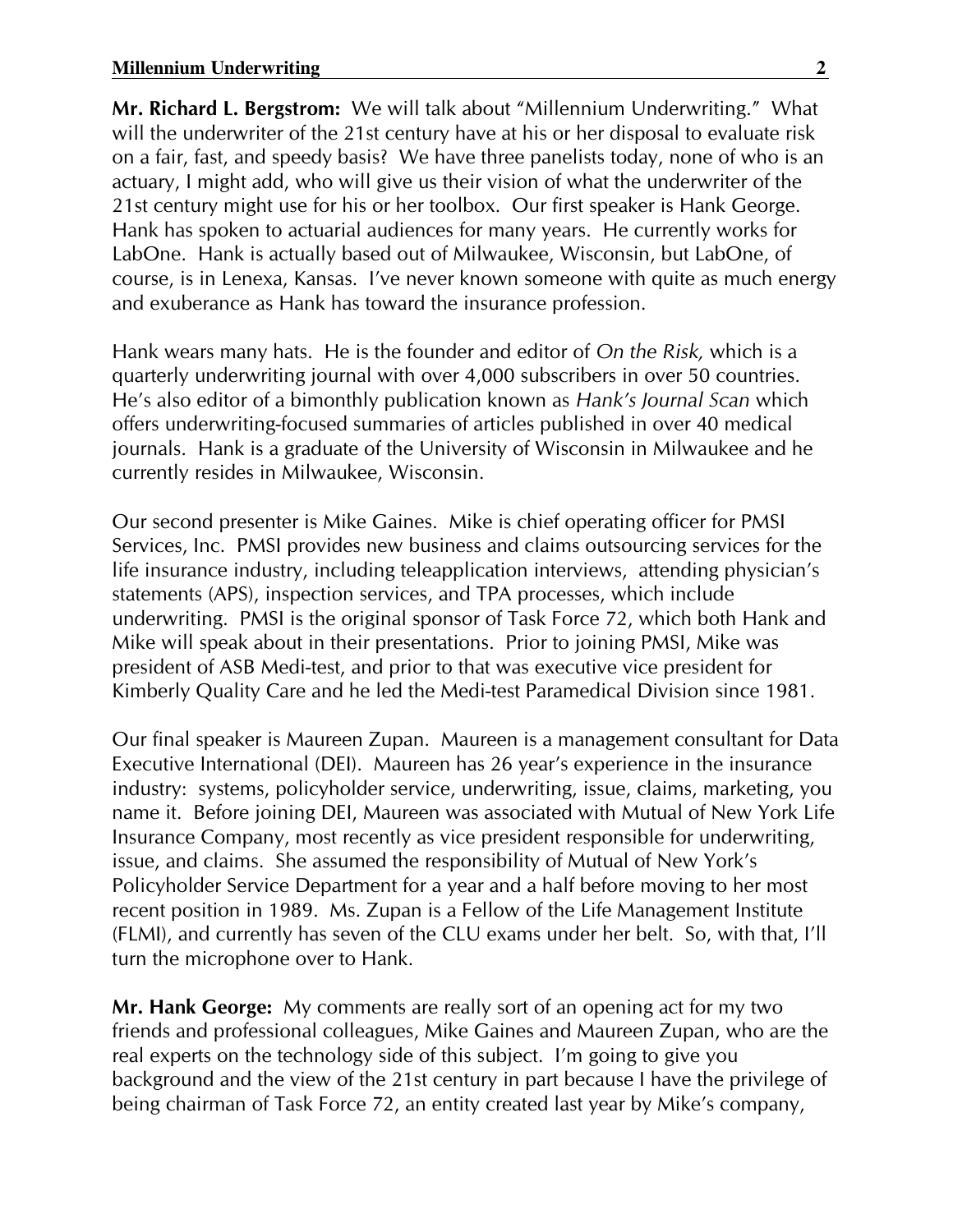PMSI. PMSI has a collection, of underwriters, actuaries, medical directors, and consultants who are looking at a vision of the first five years of the 21st century and asking, how will we manage life, health, disability, long-term care, and critical illness risk? Much of what you see here is a distillation of the views of that group.

Speaking in Aukland, New Zealand, addressing all the underwriters in Australia and New Zealand over the three days that I spoke in those two countries, I said that the industry would change more in the next three to five years than it's changed in the 20th century. I don't have to tell you, because most of you are scholars and students of this even more than I, how much these various forces and others, like merger consolidation, are going to impact us. What I'm going to do is make a few comments related to certain of these forces. The one subject I'm most qualified to talk about is the one I will abstain from, genetic testing, because really it's a subject unto itself, but I'd like discuss some others and use that as a way to segue into how underwriting will change.

The U.K., the site of the Second Congress, is ahead of us regarding issues related to market conduct. As many of you know, or I'm sure read in the National Underwriter, etc., in 1995 they had a practice of commission disclosure which required producers to disclose information to the client, the extent of which was unprecedented in insurance. It basically disclosed how much producers received. The punchline in that is the change in the number of life insurance agents in the UK over an interval from the early 90s to the year after the implementation of mandatory commission disclosure. No matter how you minimize it, that industry changed radically, and I think many of us forecast that something analogous to mandatory commission disclosure will be part of our reality in the future. So we have a force, a market conduct, that is changing the face of the industry and it's leading people to recognize the power of alternative distribution modality.

Alternatives to traditional agent, broker, mediated insurance product distribution include banks, the Internet, and telemarketing. I think everyone in the industry projects that some or all of these, particularly banks, the Internet, and telemarketing, will be powerful forces competing with traditional distribution, and their competition, the rules that they bring to the table, will change radically how we do life insurance risk management. I think that is a very safe conclusion. In Task Force 72, in my conversations with my peers, in discussions from podiums worldwide, interacting with medical directors, underwriters, actuaries, claims people, I have articulated these views, and I sense from eye contact, comments, messages I get on e-mail, that there is largely a buy-in to the belief that alternative distribution as a vector of energy in our industry will change risk management forever in radical ways. One radical change we all agree is inevitable is that banks will not decline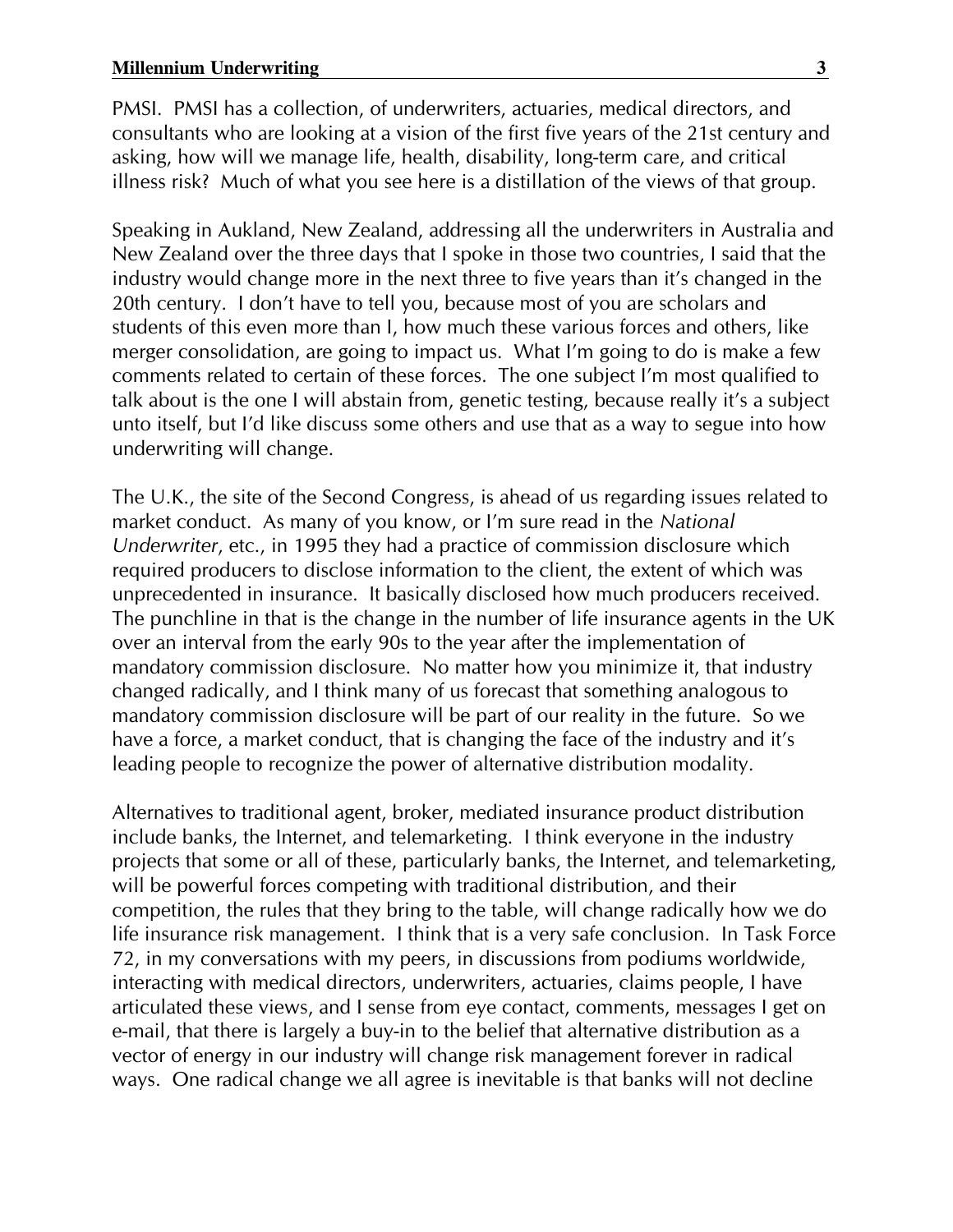people. To be declined by a bank you will need to have anointing oil being applied to your forehead by the clergyman of your choice during the application process.

The myth that 2-5% of individuals buying life insurance are uninsurable because of some line drawn in the sand is just that. Imagine a bank saying to someone, here, take your savings account, your checking account, your certificates of deposit, and your mortgage loan, and get out of here. It is an unthinkable scenario. So what we will have are proliferations that will keep many consulting actuaries very busy—a proliferation in product so that anyone who is not near death at the time of application will get insurance. As one dear friend of mine said, what's the difference between a perfectly healthy 70-year-old who can dunk a basketball and a 35-year-old newly diagnosed with HIV infection? The difference is the 35-year-old will almost certainly outlive the 70-year-old, and yet we compete quite vigorously to insure all the healthy 70-year-olds and 80-year-olds and 90-year-olds, and we all, with one exception in the United States, argue that we can't insure the healthy 35year-old with HIV. That's nonsense. The South Africans have been doing it quite well for years. Dr. Bob Pokorski, the eminent world medical director of Cologne Re, is this morning, I believe, in Nashville, Tennessee, at the Institute of Home Office Underwriters' meeting. He's speaking to 600 or 800 of my peers on exactly that subject, the next step, insuring routinely HIV sera positives with products and underwriting strategies to accommodate that population. This will continue until virtually everyone has insurance.

New Zealand is a refreshing environment. Did you know that you can't decline people in New Zealand? That's not strictly true. You can, but the protocol for declining is so difficult that it's not worth it. It's cost ineffective to decline. So everybody who applies for life insurance in New Zealand gets something. There's got to be a way to price everyone. If the New Zealanders can do it, we can do it.

The big shift in the next five years is going to come in the area of competition to get there ahead of the pack. Deceased Confederate General Nathaniel Bedford Forrest, one of the cavalry generals in the confederacy, said the strategy for winning is to get there first with the most. I love that quote. And I think you're going to find insurance companies increasingly focusing on how they can expedite the risk management process, the underwriting process, to get as many policies approved as quickly as possible. The banks clearly will be looking at turnaround times that would boggle the minds and gray the hair of a garden-variety life insurance underwriting executive. So there's going to be tremendous pressure to turn the stuff not in weeks, not to let it age like cheese in purgatorial orbit around the pending file, but to turn it in 72 hours. In fact, our Task Force 72 got its name from a consensus of your charter members who believe that median turnaround time of a \$500,000 life insurance application on a 35-year-old individual in the year 2001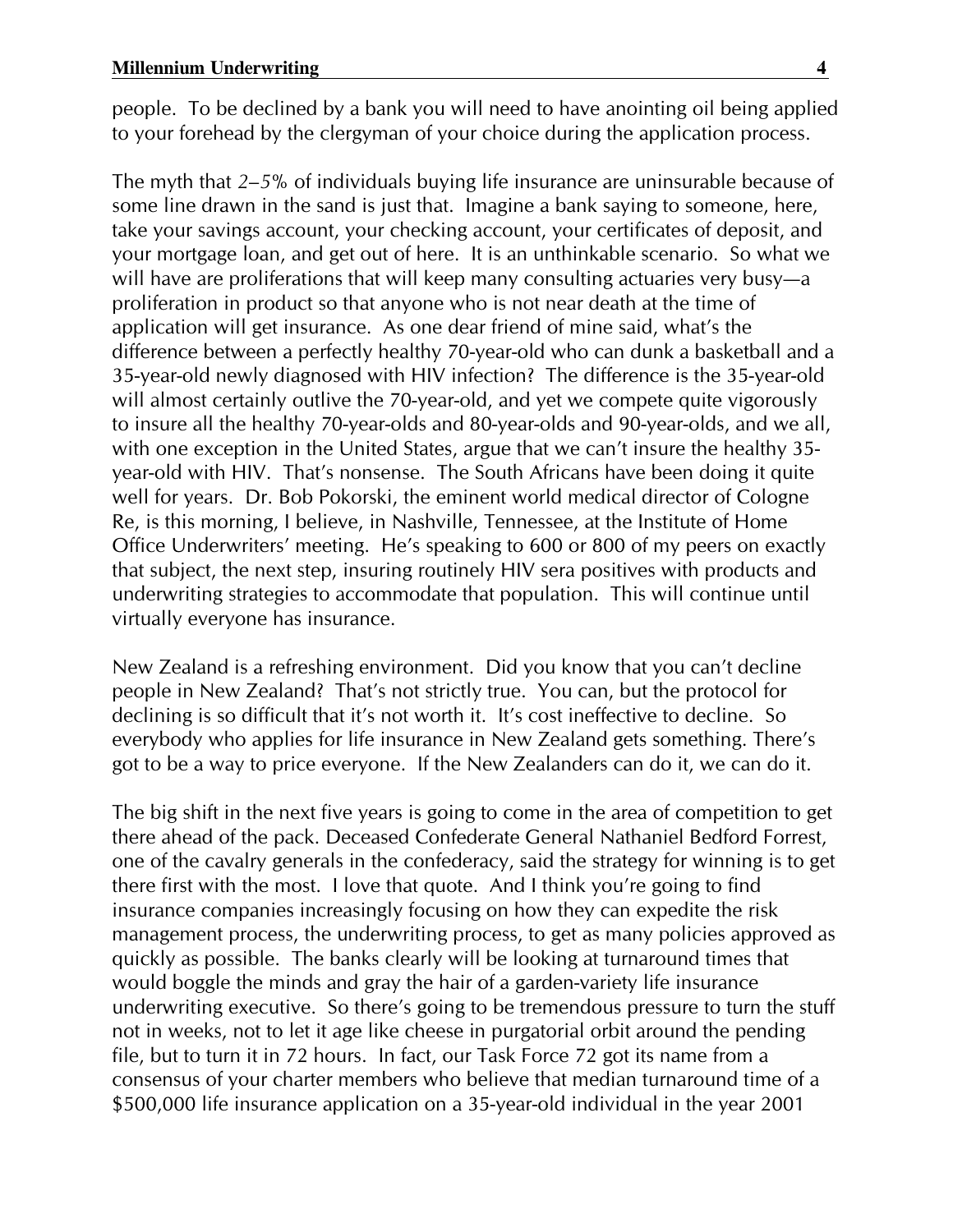## Millennium Underwriting 5

will be 72 hours. Now, that's a major paradigm shift. For that to happen at least two things have to go on more or less simultaneously: (1) We have to maximize technology, which is why we have two experts like Mike and Maureen, and (2) we have to change the focus of how we select risk, and there will be radical changes there. Some medical directors and others will be alarmed and despaired, but the change is for the better.

On the technology side all sorts of things will happen, none of which I am competent to talk about. I'm not even going to think about discussing front-end systems or electronic requirements. The only subject I'm going to wax on, albeit briefly, is the concept that some say Prudential coined and some say a consulting firm from New Jersey coined. It doesn't matter. It's called teleunderwriting, and you'll hear me talk about that phrase momentarily because I think that's part of this future package. Unlike the others, it relates directly to the risk selection process.

What's going to happen in life insurance risk selection? Well, three requirements will dominate: the personal history interview (PHI), the telephone inspection report, laboratory testing, and motor vehicle records (MVRs). MVRs are so cheap, so easy, and so useful, that they'll be essentially universal at ages 16-90 for men and women, regardless of what's on Part 1 of the application. That's just a nobrainer. I won't even waste time going further with that concept. But lab profiles and PHIs will dominate. The telephone-gathered application, medical history information, and lay history information will become state-of-the-art. I would say that even though I work in the lab business, the number one underwriting tool in terms of maximized utilization five years hence, if not two years hence, will be this entity that 20 years ago was an outgrowth of the traditional street inspection report which begot the telephone inspection report which begot the PHI which is replete with a drill-down sequence. So you say you are a diabetic. I have five questions. You have another yes. I have four more questions. When it's done, 20-25 minutes later, I have a document that I will tell you is superior to any information-gathering document that we have presently.

I'm chairman of a study group of some 25 underwriting executives called the North American Underwriting Study Group. We're in our fourth year of existence. I asked my study group last year when we met in Savannah, What is the best source of information per unit of volume that you have? You're expecting an answer like APS or blood profiles. Here's the answer: PHI and telephone report with a drilldown sequence. People will tell you an enormous amount. We now have a level playing field in bodily fluids with the Food and Drug Administration's approval of urine HIV screening and confirmation. So these three entities are competing. It's amazing how many of our clients are now embracing alternative testing modalities like oral fluid and urine.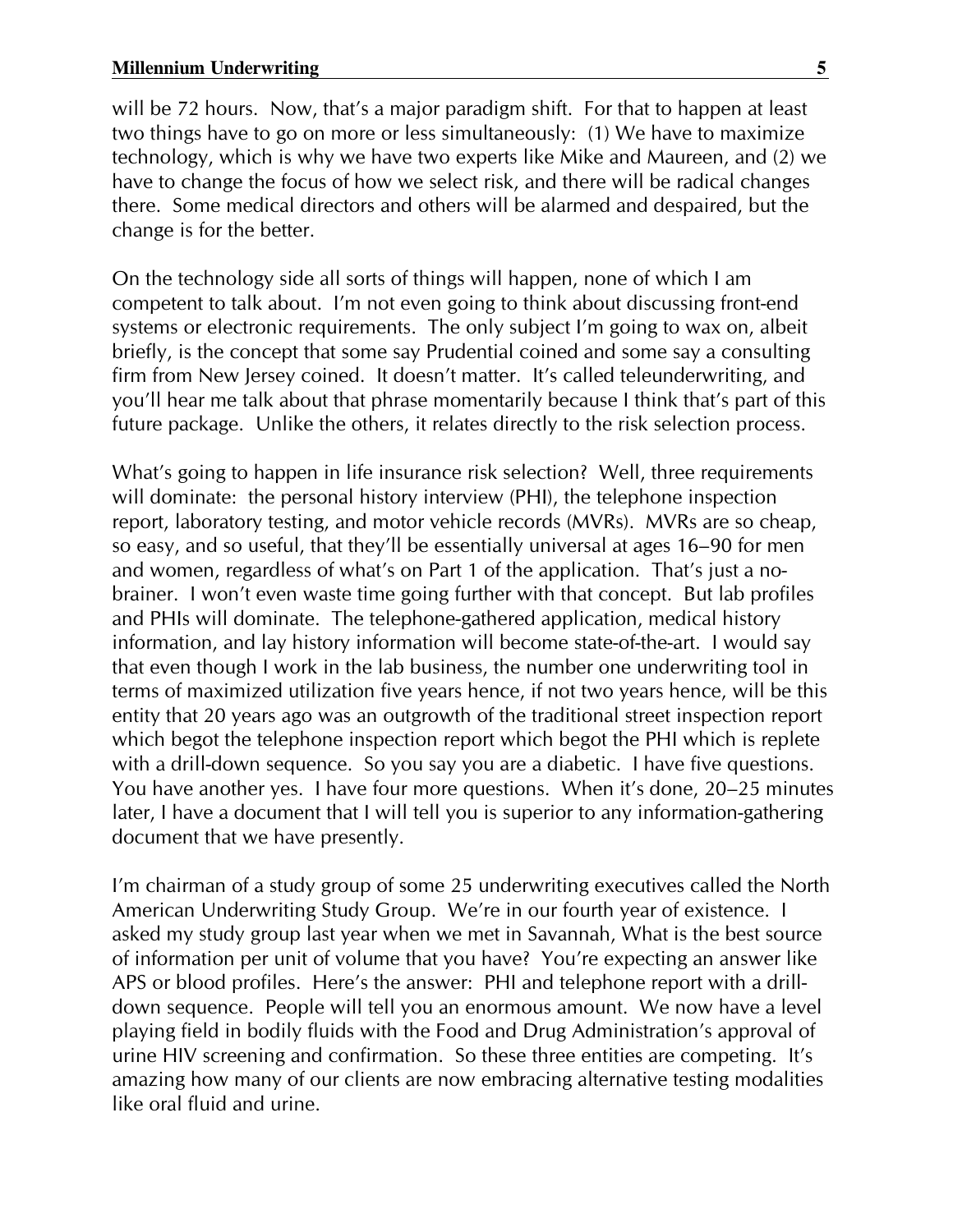What you're going to have is a not altogether arbitrary line, which has been a wellstudied by actuaries and others, drawn somewhere between age 35-45, probably 40. On the left of that line underwriting screening up to \$1 million realistically will be done with either oral fluid or urine. On the other side of that line blood will dominate, because once we cross that mid-40s line, much to my chagrin, we start seeing more chronic disease, and our focus changes in terms of what causes premature, extra mortality. I think you'll see PHIs and MVRs on both sides of the line as mostly primary documents, but the lab side of the line will vary. John Hancock did this a year ago and reportedly is quite happy, and many other companies, clients of my company, are making decisions analogous to this right now this year. Some are choosing oral fluid, which argues for the ease of collection. Some are choosing urine, which provides a substantially larger profile of testing options and more productive information.

There are people who still maintain that we will not ask agents to collect urine. I predict that that is an absurd conclusion, and it will not stand. Agents will collect urine. They did it when I joined a quiet company on a Great Lake. In 1970 our agents all collected urine samples which we tested in our own office. That's in the pre-industry lab era. And so it will be again that agents will collect urine samples. There's absolutely nothing wrong with that. It's quite doable. And I think you will find both of these entities widely collected by producers, especially in your gardenvariety career agent-type operations in the years ahead.

Some requirements will fall into decline. Medical examinations will virtually disappear except for very, very large sums, that is, M.D. exams. That abomination, the chest x-ray-I say abomination because it seems inappropriate to require carcinogenic ionizing radiation to complete a financial transaction will also disappear. That is like having your hands irradiated when opening a checking account. It has no place in the financial process. And electrocardiograms (EKGs) will decline. The big question mark in all of our minds is to what extent will the use of enhanced laboratory profiles and PHIs with state-of-the-art, drill-down, medical questioning allow us to use fewer of those albatross APSs, and when I say albatross I mean slow. I mean turnaround time measured with a calendar, season change. Paradoxically my study group reports that turnaround times on APSs, especially from larger health management organizations, has lengthened, not shortened, in the last two years. It's getting worse at a time when those delays are intolerable to the process. I think you're going to see a substantial reduction over the next five years on our reliance on the physician's report.

I've said before I think we're going to get APS reports, mainly on three groups of people: the old, the sick, and the rich, each for a very obvious and different reason.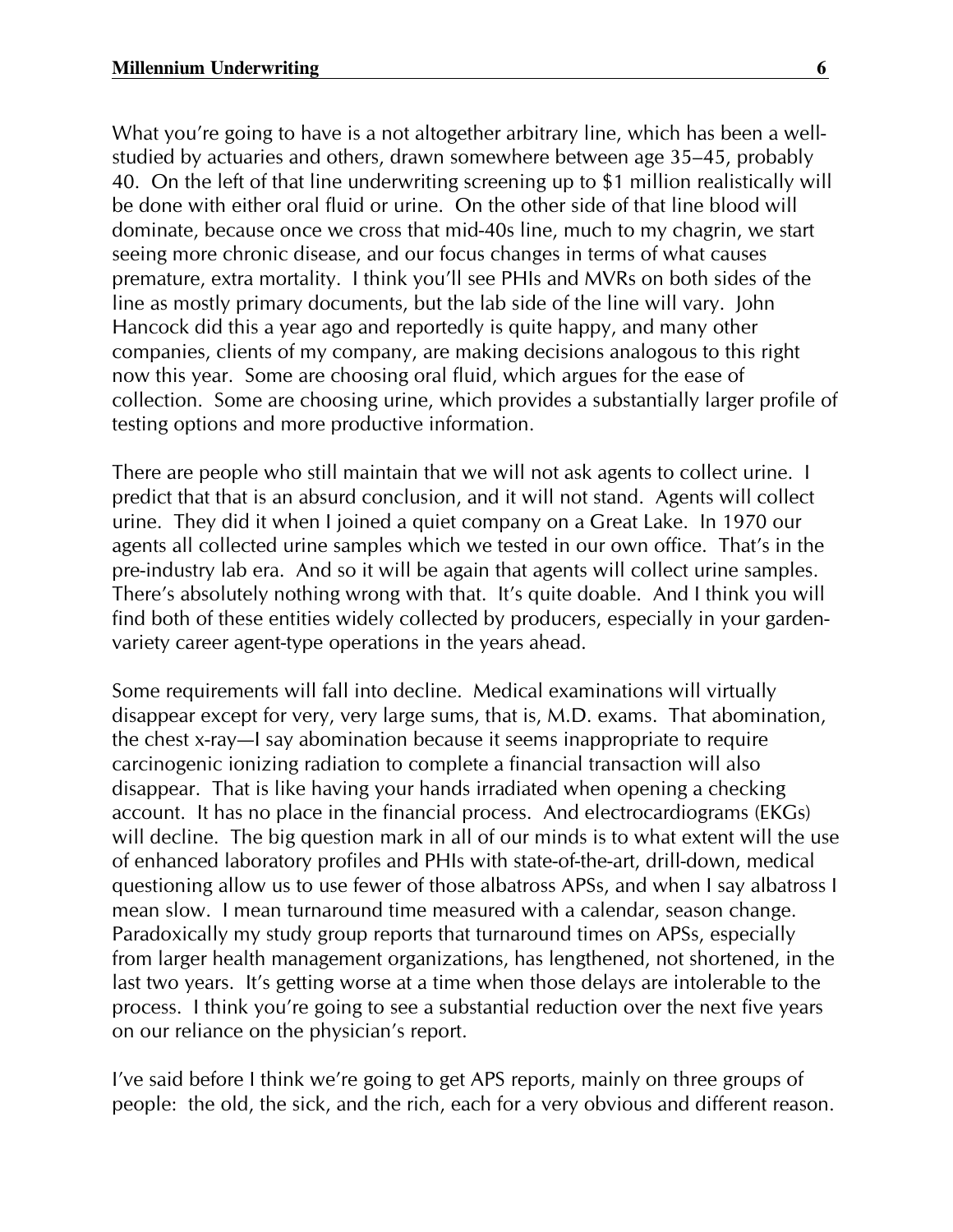I think that somewhere in the vicinity of 40-70% of the cases on which underwriters might have historically gotten an agent amount-type physician's report or a routine report, let's say, on a diabetic or someone else, you're going to see underwriting done more and more with histories gathered from applicants on PHIs augmented by things that can be turned in 72 hours, like bodily fluid.

The paramedical situation, I think, is also going to metamorphose in the next five years. I think you will see most medical applications Part 1s and Part 2s, executed over the phone and handled as delivery requirements or at an Internet address. I think that's simply a faster way to get that core document, to get the underwriting process initiated. As a result of that, I think the paramedical metamorphosis of the next five years will be limited basically to physical measurements, specimen collection, electronic EKGs, and maybe certain other things that may evolve in that vacuum. I really think the vast majority of the applications will be taken either over the phone or at a Web site, which brings us to the teleunderwriting concept.

Let me illustrate this concept for you in a very simple way. This is how we have always done it. Agent finds client. Agent takes the application. The application goes to home office. Underwriter reviews the application. Underwriter tells agent requirements. Agent orders requirements. In some cases facilitates, in some cases causes a problem in the process. Anyway, agent gathers. Agent acts as intermediary. Home office says, "oops, need this, this, and this." Back to the agent, through the agent to the client. Underwriter gets it again through the agent, makes an underwriting decision. The agent gets the policy and goes out and Mirandizes the buyer.

This model has the agent, the producer, broker, whatever we call the species, spending in some companies 40-60% of their active hours acting as a go-for, as an information gatherer, as a conduit. There are people who envision, people who said from the podium, marketing people much smarter than I, who have said that the 21st century milieu of the agent will not tolerate that much time being deflected from the sales process. For this distribution system to be viable this is going to have to be basically 98-99% selling, not information gathering. Enter the teleunderwriting concept, which is now actually operating, to the best of my knowledge, at the Prudential.

The agent finds the buyer and asks two questions: Are you alive? Do you intend to remain that way? That information is communicated to head office, and that's it. The agent next becomes a party of the first part. After the policy has been fully underwritten, all the requirements have been gathered, with the underwriter acting as the agent's surrogate in the gathering process, when it's all done, and the client's been Mirandized and read his rights, then the agent delivers and gets the signature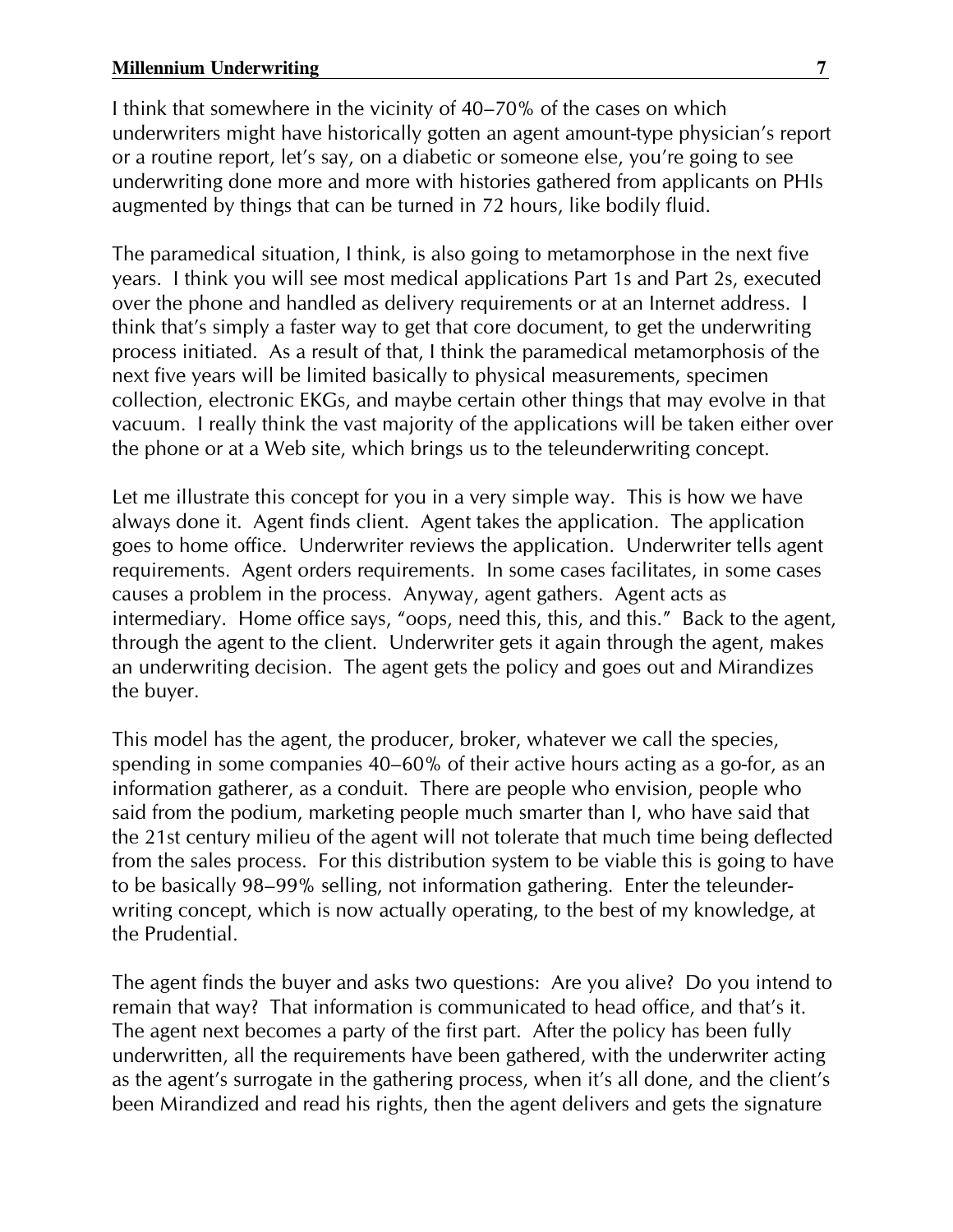on the application, which is a delivery requirement, and the policy's placed in force. This concept called teleunderwriting has many variations, probably as many variations, conceptual and practical, as there are companies.

When I met with my 25 peers in Savannah earlier this year I asked, how many of you are either implementing or actively examining for implementation most, if not all, of the basic concepts of teleunderwriting? Remember, they worked for many types of companies, from fraternal on one end to big mutual on the other end with other in between. All were in North America. And most were in the United States. And with maybe three or four exceptions there was a unanimous yes response. I have no doubt, buoyed by that feedback, that the agent will be largely out of the life insurance underwriting information-gathering process, which is a devastating blow to my best friend and myself because we wrote the book for agents on how to do it. So there go book sales.

I also think there will be a major acceptance of health habits as a factor in risk management. I think increasingly we will go from where we have gone in the last two decades: tobacco, alcohol, drugs, obesity versus normal build versus underweight, driving record, on to other entities, the last one being very hypothetical. Imagine, I have good epidemiological data with which I can make supportable, sound inferences about insurability based on leisure time physical activity and habitual dietary choice. I can measure those. Why don't I do that now? Because there's an intermediary juxtaposed between me and the information giver, and the intermediary has been known to ask questions like, you don't smoke, do you? Sort of leading the witness.

Imagine if all of the Part 2s, if all of the medical histories, if all the data are being gathered at a Web site or over the telephone by a neutral third-party questioner. I might be able to ask very salient, very sound questions about areas of health habit, voluntary choice, very, very keen subjects for buyers because they can control the outcome. Right? They decide if they're couch potatoes or whether they jog. They decide whether they eat nothing but McDonald's. They decide whether they're fat or not, for the most part, or whether they abuse alcohol or whether they use tobacco. These are much more user-friendly types of decisions, much more a buyin from the consumer.

Every time this industry has asked consumers in any environment that I've seen, "What do you like better, underwriters tweezing through medical histories, finding minute details to decline you, or underwriters looking at your personal choices and validating whether you're insurable and on what basis?" There's always been a hosanna for the latter and a boo for the former. I think you will find that this very popular in the next few years. I think you will find with our new system this kind of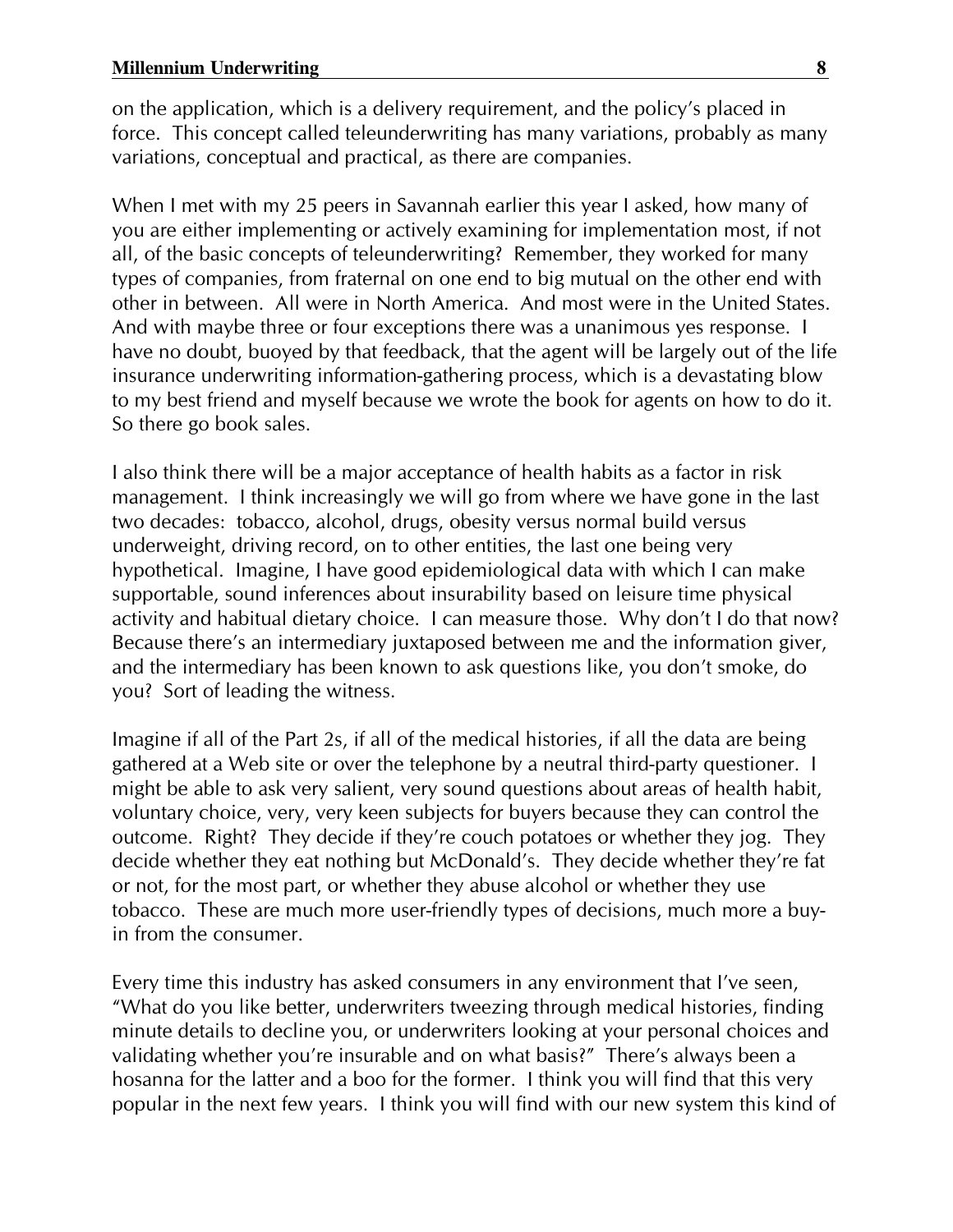information is gathered much more readily and actually used in the risk management process, which brings us to the last point.

This is a quote from National Underwriter, "The international marketplace is going to attract almost everyone." I don't see any other way. Add on to that a refocus on marketing to ethnic populations domestically. Many companies now have launched campaigns to sell insurance to markets we have ignored, and you know which markets I'm talking about, urban markets, etc. With that combination we will see a radical change.

National Underwriter, at the end of June, projected premium growth over the next seven years in three stable insurance markets: U.S., Western Europe, and Japan. Growth statistics were uninspiring. You already know that they're trying to enter into China. They're falling over themselves as companies to impress the Chinese insurance regulators so they can be allowed to enter into that alluring market.

But there are many other alluring markets, aren't there? Many companies are entering Latin America, not writing offshore business so much anymore but in joint ventures. One of my dearest friends, who's chief underwriter of Sun Life of Canada is on his way this weekend to Bombay, New Delhi, etc., for his first visit to what will become a new market of key interest for Sun Life of Canada. Vietnam offers tremendous market potential, not to mention all of the old so-called evil empires. Right now we are working on proposing a seminar in Warsaw to train people in the insurance industry there so that we have an environment that's user friendly for when Eastern Europe opens up like a ripe flower in the next five years for North American companies. I envision all of this change, and I am awestruck by it.

Let me give you the Internet address of the professional journal of the life insurance risk management community. It's called On the Risk and it celebrates its 15th anniversary next spring. Most of you are wired in one sense or another. It's address is www.ontherisk.org. This Web site was built by a genius named Tom McCarthy from Businessmen's Assurance Company in Kansas City. Tom has patched us into all the other risk management Web sites. So it's like one-stop shopping from a life and health risk management position. We hope you'll all come and visit us and learn about On the Risk, a journal that you should be seeing if you're not seeing it. In fact, you're looking at authors from On the Risk. So you might want to seriously think about visiting our Web site and patching into our reality.

Mr. Bergstrom: Let's take questions. If you don't have a question now and think of one later, write it down, and I'll make sure that Hank gets it.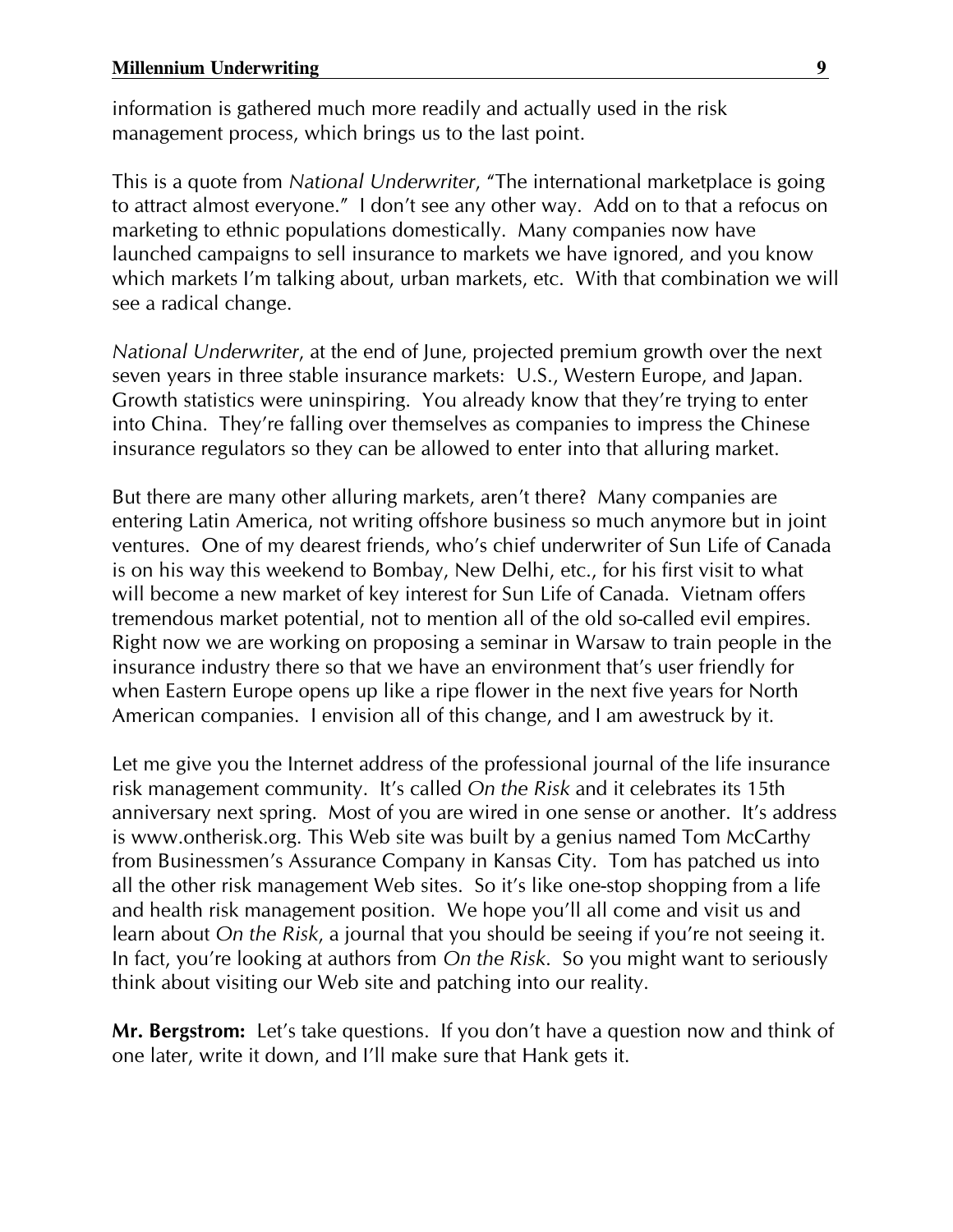## Millennium Underwriting 10

From the Floor: You mentioned that we'll be underwriting things like leisure activities, stress, and those kinds of things, and also at the same time we won't be relying on the agent to question the applicant. Combining those two, how do we validate when someone fills out an application over the Internet or from inside a kiosk that they really are not under stress, that they really have a great lifestyle, that they don't eat junk food, etc.?

Mr. George: How do we validate it now? How do we validate all the answers we get now?

From the Floor: Well, we also have APSs and things of that nature.

Mr. George: That's right, but unfortunately the APS information that we get only occasionally, and at best sporadically, gives us validating information for the health lifestyle-choice factors that we use now. I would say we're lucky if one in four APSs references tobacco-use habits.

There was a study a couple years ago that looked at the proclivities of physicians when they asked their patients questions about lifestyle choices. I'm talking about core stuff-drug use, alcohol use, tobacco use-and the vast majority of physicians did not routinely question all of those parameters. In fact they were more likely to ask about physical leisure-time activity or dietary choices than they were about using too much alcohol or using drugs of abuse. The fact is that all of the people who have used PHIs and have been pioneering this, have found how remarkably forthright and candid people are. When we build the PHIs we have ways of building the drill-down sequence where I think we can expose people who are giving us false answers. It's like the Minnesota Multiphasic Personality Interview, where they have trick questions unmask you when you lied about your psychosis on page 1.

The point I'm making is all the feedback I've seen from companies is that they think they get very valid information on the PHI and that with the information being gathered, the way we're going to gather it, which is without the intermediary, we will get even more valid information. We're going to be accepting some of this at face value. Some people are going to try to mislead us, just like some people disavow tobacco use. Seven or eight percent of tobacco users have smoker's amnesia. And maybe we'll have additional tests in the antioxidant area or other markers that we'll be able to use to validate some of these things. Maybe we'll put together algorithms with regard to lifestyle risk factors to edit out the people who are true couch potatoes from those who get leisure time activity. I don't know how we will do this, but I am very sure that we will do it.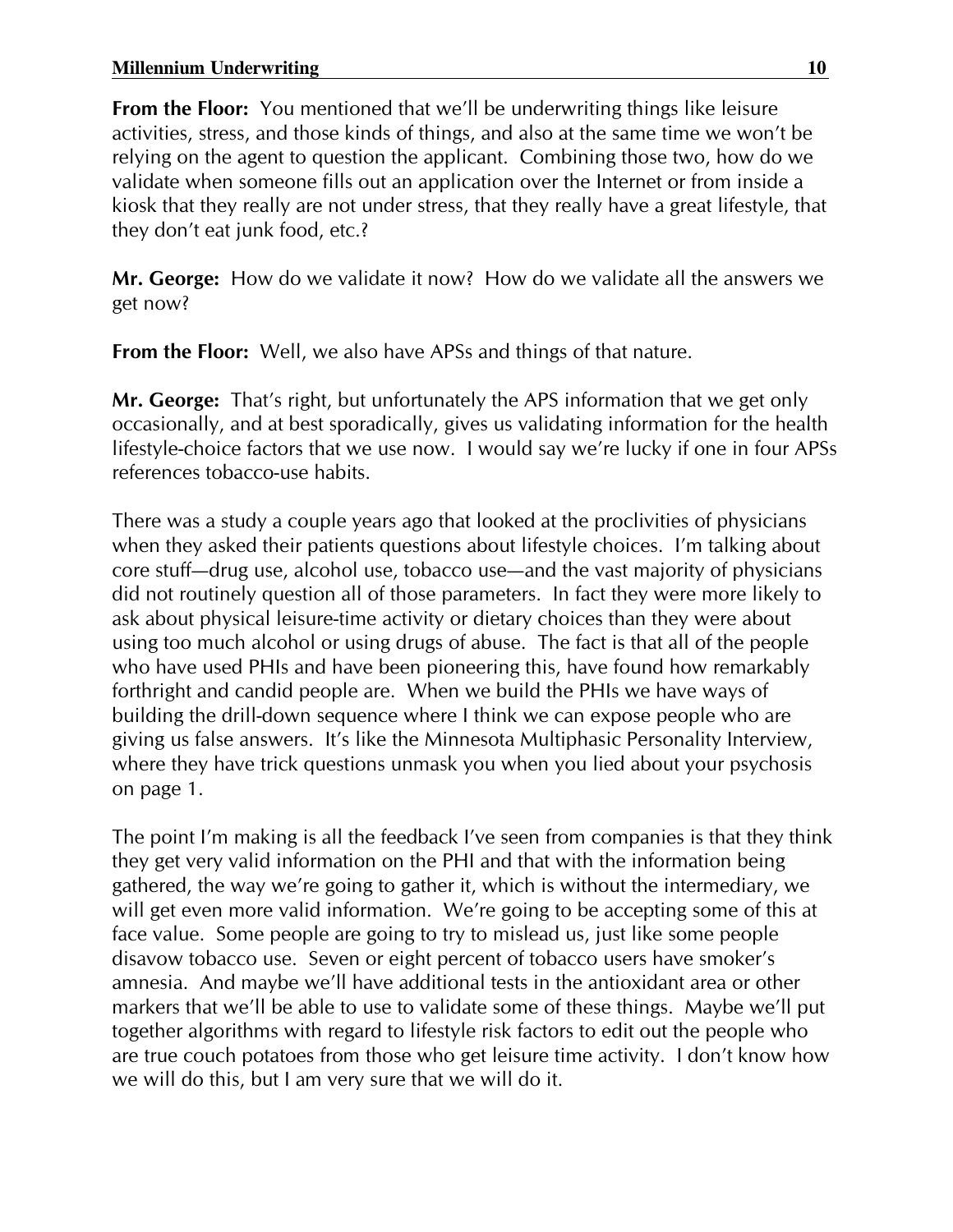Mr. Bergstrom: One of the other things that you didn't really mention, but Mike will, is the use of pharmaceutical information in the underwriting process—asking folks what medications they use, and to the extent that you can collect a home office specimen, validating that with a urinalysis, which does show up many illegal and legal drugs as well.

Mr. George: No question about that. Pharmaceutical information will be priceless.

From the Floor: Can you tell us what the relative cost reduction might be in moving from your old underwriting technologies, eliminating the medical exam, the x-ray, the EKG, and the APS, to these new underwriting technologies?

Mr. George: An excellent question, and the answer is I don't know because it varies in every company with the extent to which people rely on EKGs, chest x-rays, etc. They're expensive both in terms of unit cost to purchase and internal handling, if you count medical director and underwriter handling time, etc. These others are electronic. The laboratory test, the specimens, are gathered and turned in 24-36 hours usually, and so there's a tremendous savings in terms of handling costs and unit costs of acquisition. I don't know what the final numbers would be. In fact, the best person to ask is Rick who's done most of the good protective value work that's been performed on underwriting requirements in the last two decades.

Mr. Bergstrom: We haven't tried to quantify that yet.

Mr. George: It varies from company to company. Certainly companies that are topheavy in medical and EKGs and chest x-rays are going to realize a substantial benefit because these tests are very expensive, a lot of hands-on work that doesn't take place with lab science or MVRs. MVRs cost approximately \$2.00. They're all electronic and automatic.

From the Floor: Could you compare oral fluid testing to urinalysis?

Mr. George: Well, the big difference is that oral fluid has the advantage of ease of collection. I mean on a level playing field it's easier to have people brush their gums with a little pad than to collect the urine sample, right? At least that's the existing rhetoric. The oral fluid's big limitation is the number of things you can do. Right now there are only three modalities that are being done in the United States on oral fluid: cotinine (tobacco), cocaine, and HIV. Urine has a much more extensive bill of fare, and there are many things that I think could be done on urine in the future if we had research money. It is also easier to use urine as a testing medium than oral fluid if only because of the sample size. One nice thing about urine, you get yourself a nice little bucket of it! With the oral fluid, you could have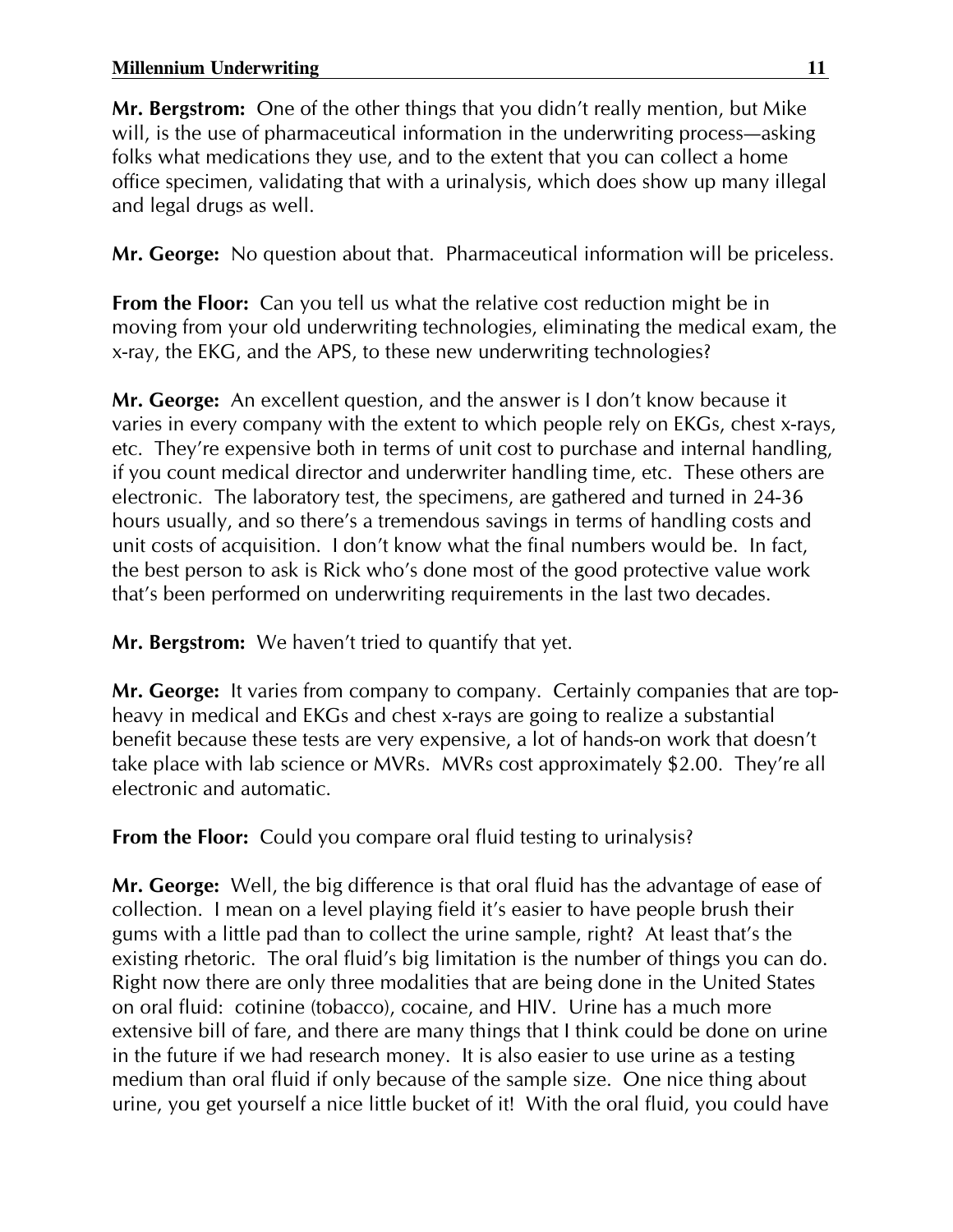a shortage of the amount. When that happens you run out of a testable quantity very quickly. Oral fluid is more appealing as a collectible entity. That, I think, is the big issue costwise they're very similar, although urine kits are much cheaper. Oral fluid kits are much more expensive. Because of the kits, you'll pay a steeper price in the short run with oral fluid than you do with urine.

Mr. Bergstrom: Our next presenter is Mike Gaines.

Mr. Michael H. Gaines: With regard to rapidly processing new business, I want to talk to you about three basic areas. I also want to talk a little more about what Hank's discussed.

The first area is Task Force 72, what we're doing there, and what part you play in it. We started looking at electronic medical records first, because we kept hearing that they were ready to be used by the insurance industry. About a year and a half ago, we began looking at how many physicians are actually using electronic medical records. How can they be utilized in our business? Frankly, we found that very few physicians are using electronic medical records, maybe 5%, and probably in my lifetime it'll still remain about 5% or 10%. Physicians are very, very reluctant to use them. But we did begin to find other kinds of electronic data and electronic data warehouses.

Secondly, I want to talk to you about where we are, where we're not going to be going, and what we're doing. Finally, I want to talk about General Life, a virtual insurance company in Edwardsville, Illinois. I want to share with you their experiences. I'd like this to be interactive because we need your help. We are doing many things in teleunderwriting, in the outsourcing services, and there really hasn't been any use of paper and pencil. What are the savings involved in this? Everybody kind of feels it's the way to go, but what's the payoff?

PMSI is located in Waco. We have about 800 employees there. About 400 of them collect APSs for a living. Rick Bergstrom has a study that shows the APS as the best piece of medical evidence you can use in underwriting. We like APSs, but we realize that some day there's got to be a better way. In addition, we also have, especially over the last 12 months, one or two clients a week coming down to visit us in Waco, generally reengineering teams, consultants, underwriting department heads who are looking at new processes because we're quite involved in teleunderwriting and outsourcing services. We provide a soup-to-nuts kind of process in the new business area. Our philosophy is there's an enormous amount of data out there. There's a tremendous amount of data for us to use, even in our business. But it doesn't really become valuable until it becomes information, and one of our tasks and missions is to help translate that data into information. For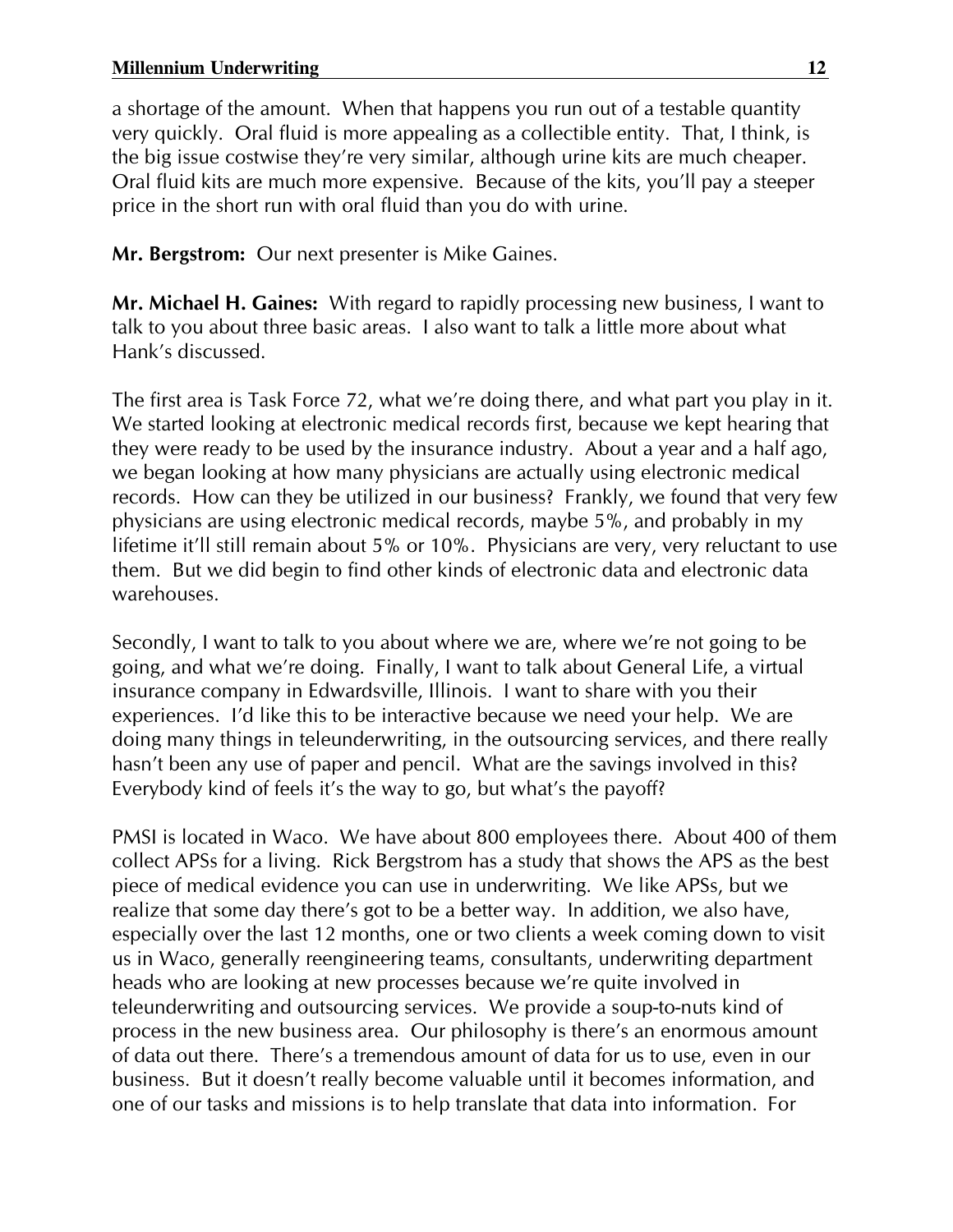example, we take an APS and we condense it into an abstract that's maybe three paragraphs long, and we send it in to the carrier so that their underwriters can look at one or two pages as opposed to a 25-page APS.

Until June 1998 we were owned by Policy Management Systems Company (PMSC), a software vendor. We've utilized automation from PMSC and others to translate that information into knowledge, and present it in a package so that the company ultimately can use its own wisdom to make decisions. Another principle that we have is that we're not trying to eliminate underwriters and we're not trying to eliminate agents or anybody else in this whole process. We're just trying to find a better, faster way of doing things. We must find processes to increase automation to identify the unacceptable risks early on, before requirements are ordered, before a lot of time and effort has gone into evaluating the applicants. At the same time, especially because we're dealing with banks, and their concern of how we treat the client, how can we use automation to accept more quickly those who obviously should be accepted and leave to the knowledge workers that part that they know best? So it's a fairly logical process but one that isn't readily used.

Just a couple of other observations before we go on. In the information vendor community, we figure you are spending about \$750 million a year for what we provide. Most of it would not be needed if an applicant were 100% accurate, had total recall of everything that goes on, and were 100% truthful. The adverse information that's gathered is valued and critical in the process. But it really is the tail wagging the dog. There is an underwriting pyramid.

Sixty percent of the applications in general that go through the review where a specimen is gathered, lab tests are completed, and the application is clean, and all information looks OK. Those can be issued without obtaining more information. Forty percent of applications require more information. That's where the APSs come in. But 75% of the time, those APSs substantiate what that applicant has said on that application: that the applicant had a particular illness and a particular episode, how they were treated, and the outcome. Ten percent result in some kind of discovery, but an even smaller part of that discovery results in any kind of real action. So a \$750 million industry evolves around that 10%, and that just counts the vendors that are involved, not all the underwriters, field underwriting, and support staff.

It's an expensive and time-consuming way to do business, and everybody is finding there has to be faster, cheaper, better ways of doing it. The task force estimated that we could eliminate about one-third of the tests that are performed. What's it worth? Maybe \$23 per application. We collect in Waco about 1.2 million medical records. One of our competitors collects about 1 million. We send out one-and-a-half tons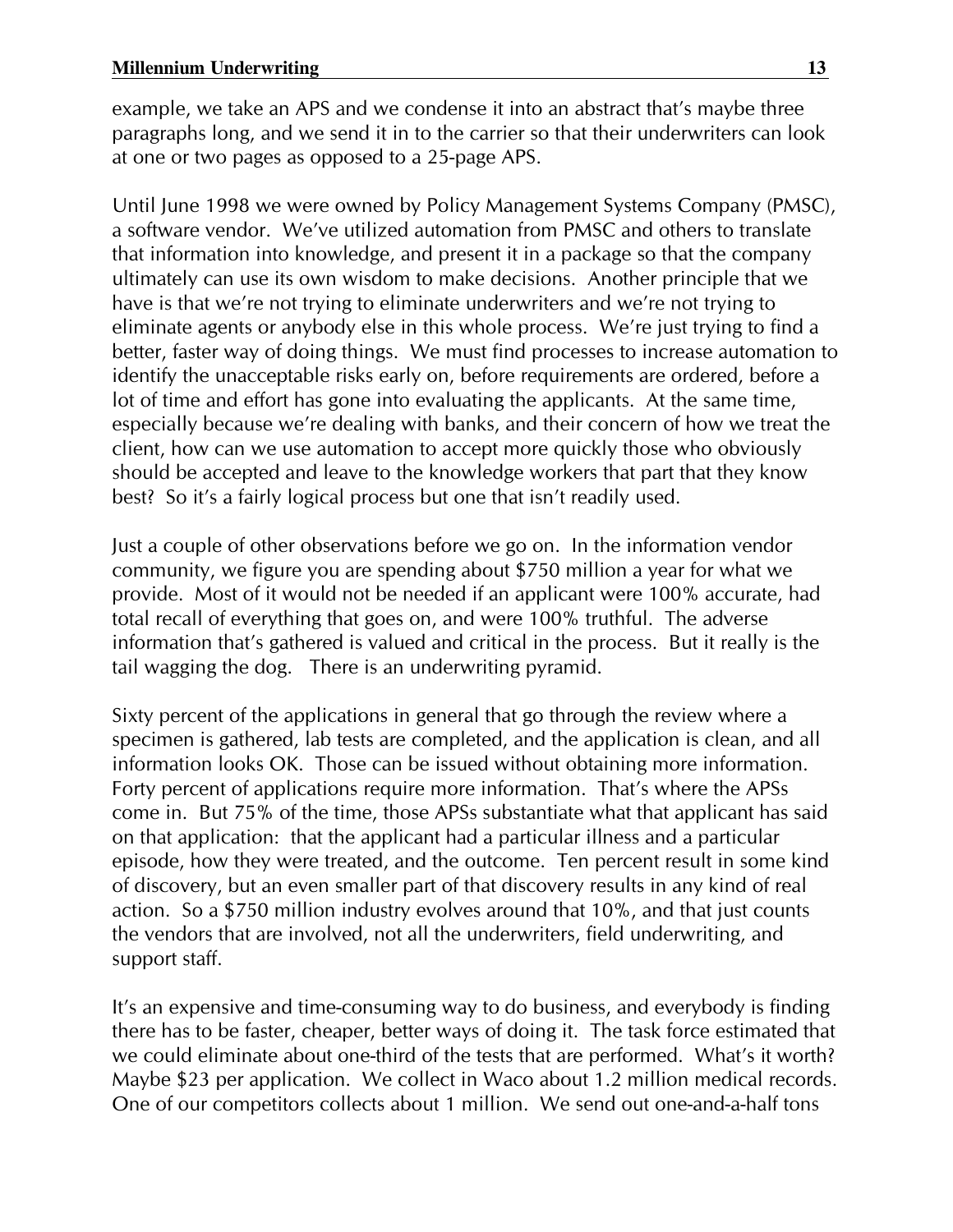of paper a day through the insurance companies. Airborne Overnight has a jet service into Waco. It's the only jet that flies into Waco, and the only reason they've come directly to us rather than us trucking it down to Austin or up to Dallas is because we have one-and-a-half tons of paper that we send out every work day. That's about 400 tons a year. Together with the other competitor there's probably 800-900 tons of paper that goes to the home office a year just from the two of us collecting those medical records for you. We kill a lot of trees.

Regarding the task force itself, which has met four times, as we began looking at electronic information and what was out there, we felt that we were ready to do some things. We needed industry backing. We and PMSI have sponsored the task force, but we've not tried to drive it. Hank George is the chair of the group and usually is in control. So as a vendor we're there to participate, to provide information. We bring in other vendors. We've brought credit bureaus in. We've brought clearinghouses, medical claim clearinghouses, prescription clearinghouses, and others.

We have a mix of individuals in this committee who are brainstorming what we're trying to do. Mary Bahna-Nolan is an actuary with NACOLAH, Ron Colligan is in charge of underwriting for Jefferson Pilot. Rick Bergstrom of Milliman & Robertson, Hank??, Bob Hague, in charge of underwriting for Mass Mutual. Mass Mutual's a disability insurance company. We wanted disability to be represented. Dr. Hankowitz is medical director for Trans-America. We wanted a physician in the group. Bob Holliday, an actuary, also is in charge of the new business process, including underwriting, for Winterthur Re. Alice LeVigne is in charge of new business process for Nationwide on the life side of the house. John Krinik writes for Journal Scan and Underwriter Perspectives. Lynn Patterson's the chief underwriter at Zurich Kemper. Ken Prillaman is executive vice president of new business now for Bysis, which is the largest brokerage in the country. Linda Shumilas is associate vice president of New Business for Allstate and Barb Stansbury for Northwest Mutual. We have life insurance and disability companies, underwriters, actuaries, and medical directors, and so on.

Here are the critical components of our goal. From the point-of-sale through policy issue, what can we do to lower costs and speed up the process? The key is automation in underwriting, taking data and translating them into information, and using automation to either send it off to a knowledge worker such as the underwriters today or medical directors, or using automation to make a decision. Having that electronic connectivity from the point-of-sale through policy issue not only sends information electronically but eliminates errors and dual entry in the process. The industry is already doing a lot in this process. Some of it's happening today.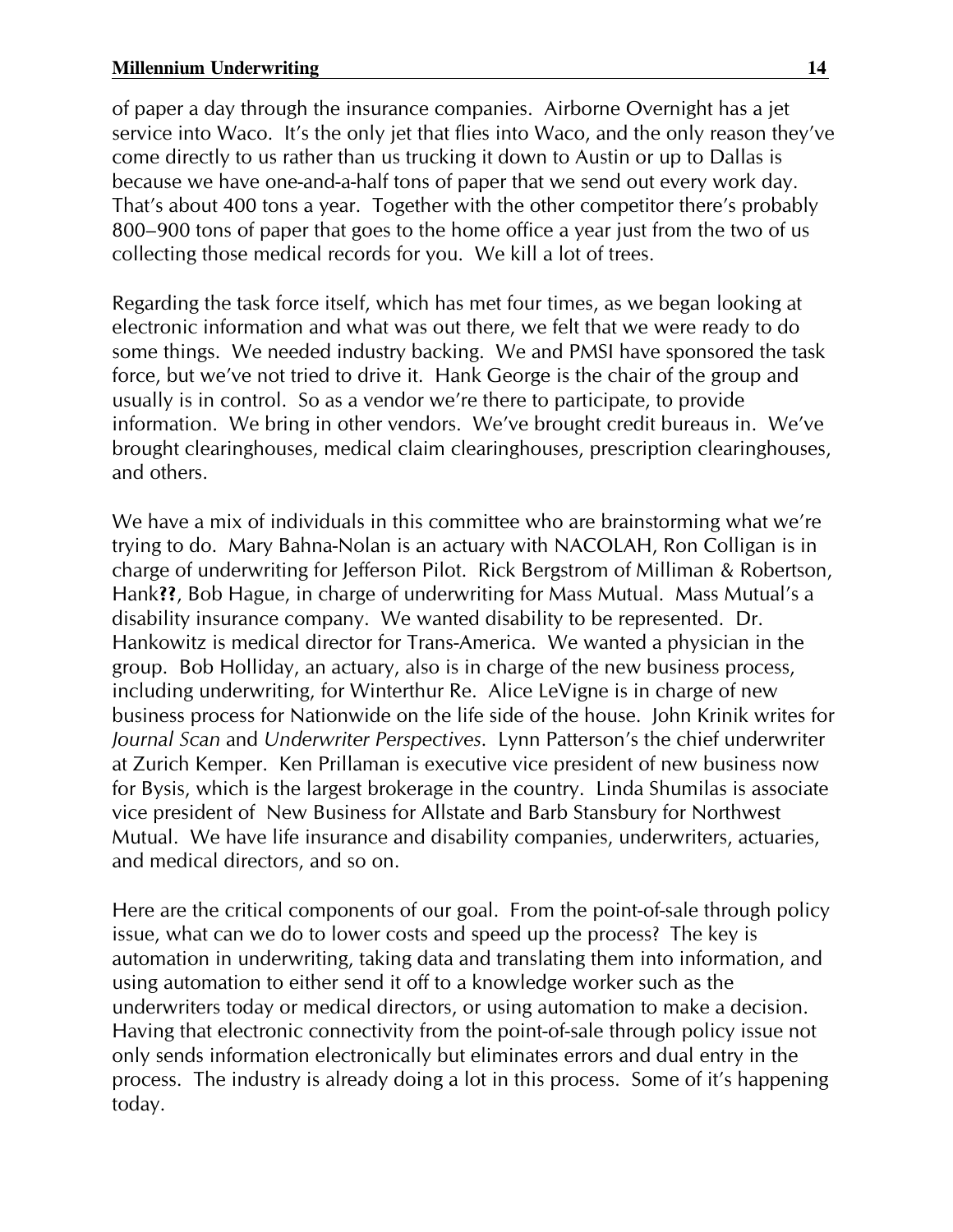One of our long-term goals is a single point of access for requesters. One large insurer has seven different computers from vendors on the floor in their home office. To order APSs automatically from us, they'll use a computer that is not connected to their underwriting system. They'll use our electronic data interchange to order APSs from us. They'll also go to another machine and order inspections from somebody else. They'll order on another machine the medical information bureau (MIB) and get that MIB report. They could go to another machine and get their lab results. This is unbelievably cumbersome process in getting information in and out. We want a single point of access for requesters and a single point of delivery for providers. That means standardization and a clearinghouse for data that connects with all vendors. Part of this is already built through a preferred provider network, but this is just the start of the electronic network that can be built.

An example of it already exists, and it's been there for several years in the auto insurance industry. If you're filling out an electronic application for auto insurance for some companies in certain states, once you put a name and telephone number in you don't have to enter anything else in the application. You'll be doing it to go through the process, but at the same time the carrier is using databases to see what information's out there. They're going to base the premium on a score they're going to obtain in that process. How do they do that? Well, they go to your credit history at a credit bureau and look to see where you live and where you work, and they then know the distance between where you live and where you work. They assume that's the distance that you have to drive for a day.

If you say that you I only put 5,000 miles on your car a year, and actually the distance back and forth to work is at least 10,000 miles, they're going to rate you on the basis probably of that 10,000 miles as opposed to 5,000 miles.

They know the number of people and the ages of the people in your household. They know the number of drivers. They know the teenagers who are driving the car. They go to the MVR records and see what your driving record has been. They go to a claims clearinghouse to see whether you've claimed any accidents or any repairs and damages. They can do those things in seconds today. They've run these scores through Fair Isaac or other models, and they've come up with an individual score that defines that premium for that particular individual.

The model for what we're trying to achieve exists today, and the benefits of it for the carriers and clients are numerous. One of them is application prefill-putting the name and phone number in, and everything else can come out. The address and where you work and so on can be prefilled to speed up the process. There can be a prescreening. Before any information's ordered they can see whether you have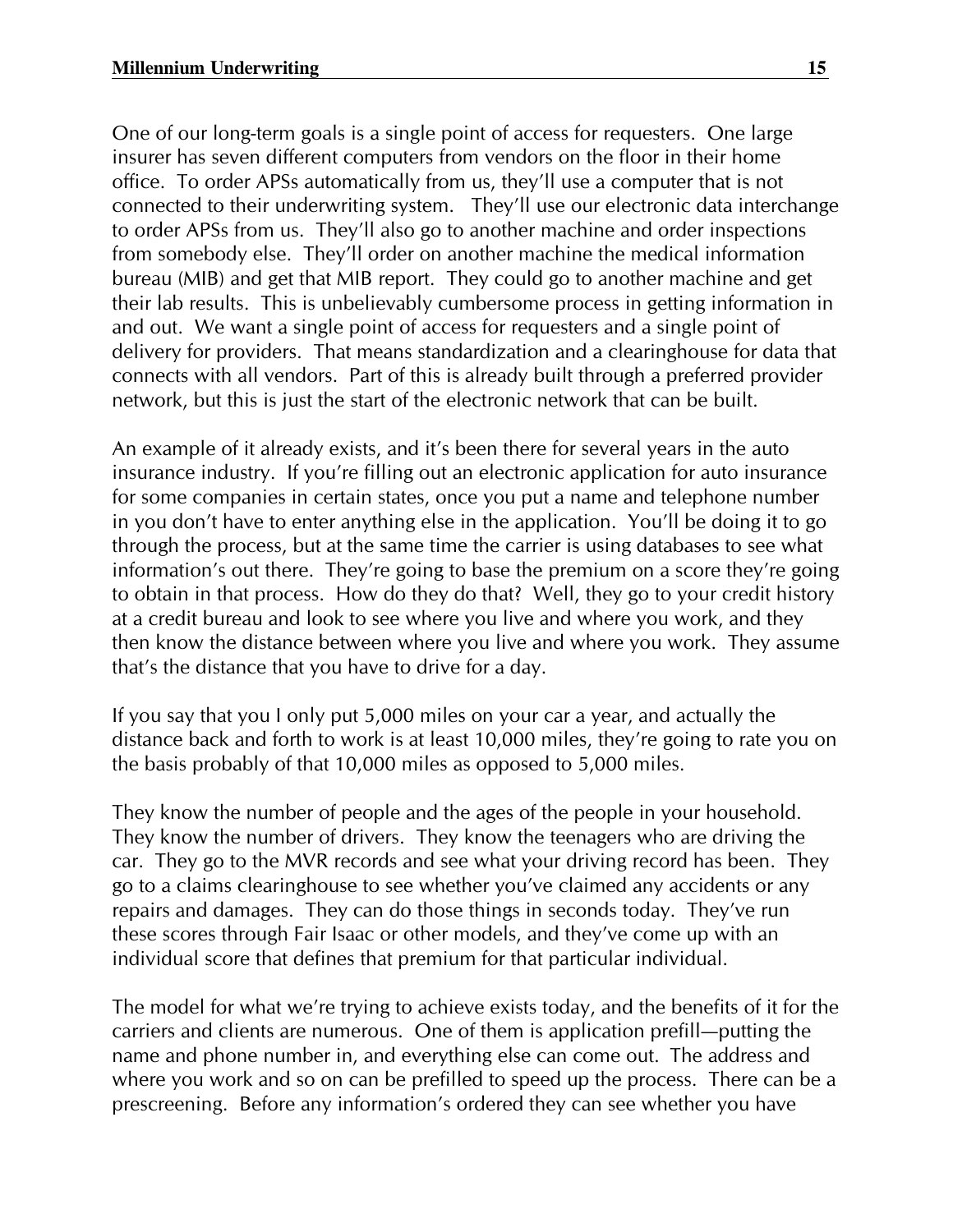driving record problems. They could decline you right away. In our industry, if somebody's over age 50 and applying for a \$500,000 policy, there are basic requirements that are ordered regardless of their health or their own individual experience. The new way will be more focused ordering based on that individual with macro and micro scoring. And it's either issued, declined, or sent through the traditional process. That's an important concept that we'll soon discuss.

Task Force 72 has to center initially on fraud and fraud detection. We don't want to be like big brother going after the information that resides out there in databases. We feel it's wiser if in the process it detects and prevents fraud and reduces the time and inconvenience for clean prospects, while reducing the cost to the customer.

In Task Force 72 we've talked about privacy extensively. We've brought people in to discuss it. There's no question at all that you must have the consent of an individual from the database. It's sensitive because we're going to be accessing health data records and pharmaceutical records and so on. We're very concerned about the privacy issues that involves.

We're also looking at new technologies. We had a presentation from a physician from Rodeer. Rodeer is the third largest transcription service in the U.S. They do transcriptions for physicians, and have developed software that searches for codified information in a transcription tape. So if you're building a model for the kinds of things that you want to look for in a health record, your model could automatically access a transcription that resides in data warehouses, and most of them are stored electronically, and find that information.

As a committee we've also been looking at the credit history and MVR records. There is existing software used in property and casualty that could easily be used in life for MVR. If you're an underwriter who's looked at the driving record reports from 50 different states, you know it's a confusing mess. What's reckless driving in this state could be careless driving in the other state and a totally different term in yet another state. But there is software that standardizes all of that. It's used today in property and casualty, but it hasn't been used at all in life. One of the things the task force has directed us to do is to go get that information and begin to introduce it into the life side.

The next source is the claims clearinghouse. When we began looking at electronic medical records and saw there wasn't that much involvement from physicians, we looked at other things that are occurring. One of them is there are more and more electronic medical claims. If you make a claim for reimbursement to a carrier for medical expenses or if you're in an HMO and they are retaining a record on you, there is probably a clearinghouse that's handled it. There's a pyramid where the top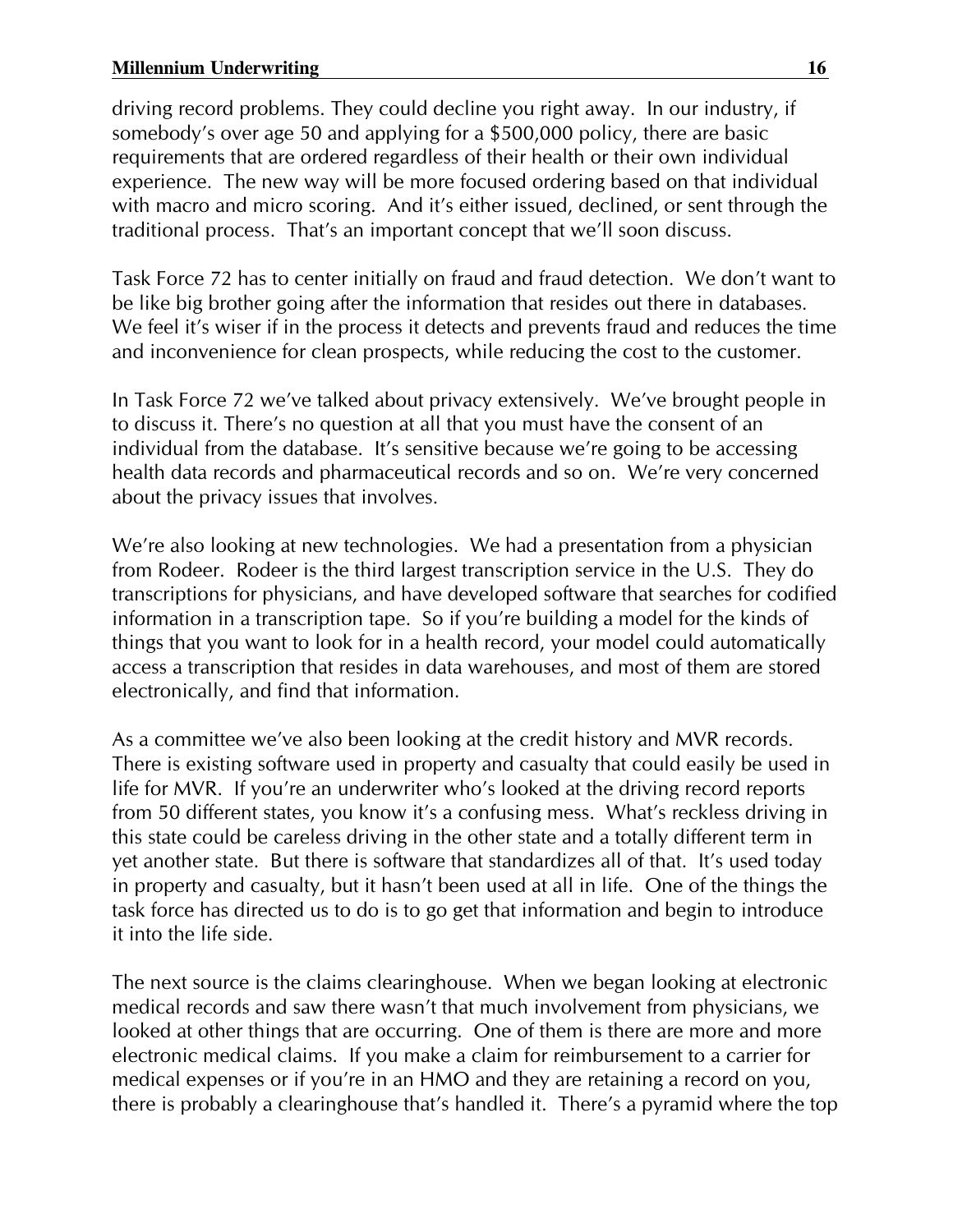four or five clearinghouses in the U.S. handle all of these claims, whether it comes directly from a physician or from another clearinghouse.

Contained in these medical claims are international classification of diseases-9th revision codes and CPT codes. ICD-9-CM codes are five-digit diagnostic codes. The first three digits tell where on the body a person has a condition. The last two digits are very specific about the condition that the individual had, so this is a very accepted standard. The ICD-9-CM codes have been in Medicare for a long time and are about to evolve into ICD-10. More and more insurance companies are requiring this diagnostic information. Ultimately the government's going to mandate that outcome studies take place, and that's the standard that's going to be used for outcome studies. Also, if you are treated at a physician's office you'll notice, as you're paying the bill that they've checked a box on the bill, and that box has a small number on it. That's a CPT code, and the CPT code is a treatment code from a physician. So we know the diagnosis, and we know the treatment that the physician's providing. There are also medication codes on the claim form. You can see the claim form is extremely valuable. We thought maybe we're onto something here that we can use very quickly. If you know how they're being treated for a particular diagnosis, then maybe you can underwrite on that. Maybe you can put it into an expert engine and make decisions without somebody having to look at it. The problem is that there are just too many errors and there isn't enough use of medical claims yet. About 30-35% of the population have medical claims being processed electronically. We feel it's got to get up to 65-70% to be meaningful. And then there are many coding errors. The errors come from physicians who, frankly, are undercoding so they don't have to go through the hassle of fighting with a managed care company about being reimbursed, which is a problem for you. Or they miscoded because it's an independent coder who's being paid by the hour who's trying to interpret the physician's handwriting and can't do it. About 30% of the codes that are in these cases, it's estimated today, are in error. That's much too high for what we're trying to do.

So we gave up on the medical claims clearinghouses for now. The two clearinghouses that we're centered on now are pharmaceutical and clinical lab claims. Since 1995, for 95% of the prescriptions that are written in the U.S., even if you pay by cash, an electronic record has been kept. There are already two companies that retrieve the information that's in that electronic record and resell it to pharmaceutical companies that use it for demographic studies of where prescriptions are being prescribed and how much commission to pay salesmen. Unfortunately, what they collect doesn't give us all the information we need. We need patient identifiers, which they've stripped off, and we need more history than that, but the bridges are already there to 26,000 pharmacies and to the physicians. The other resource is the clinical lab industry. There are three clinical labs that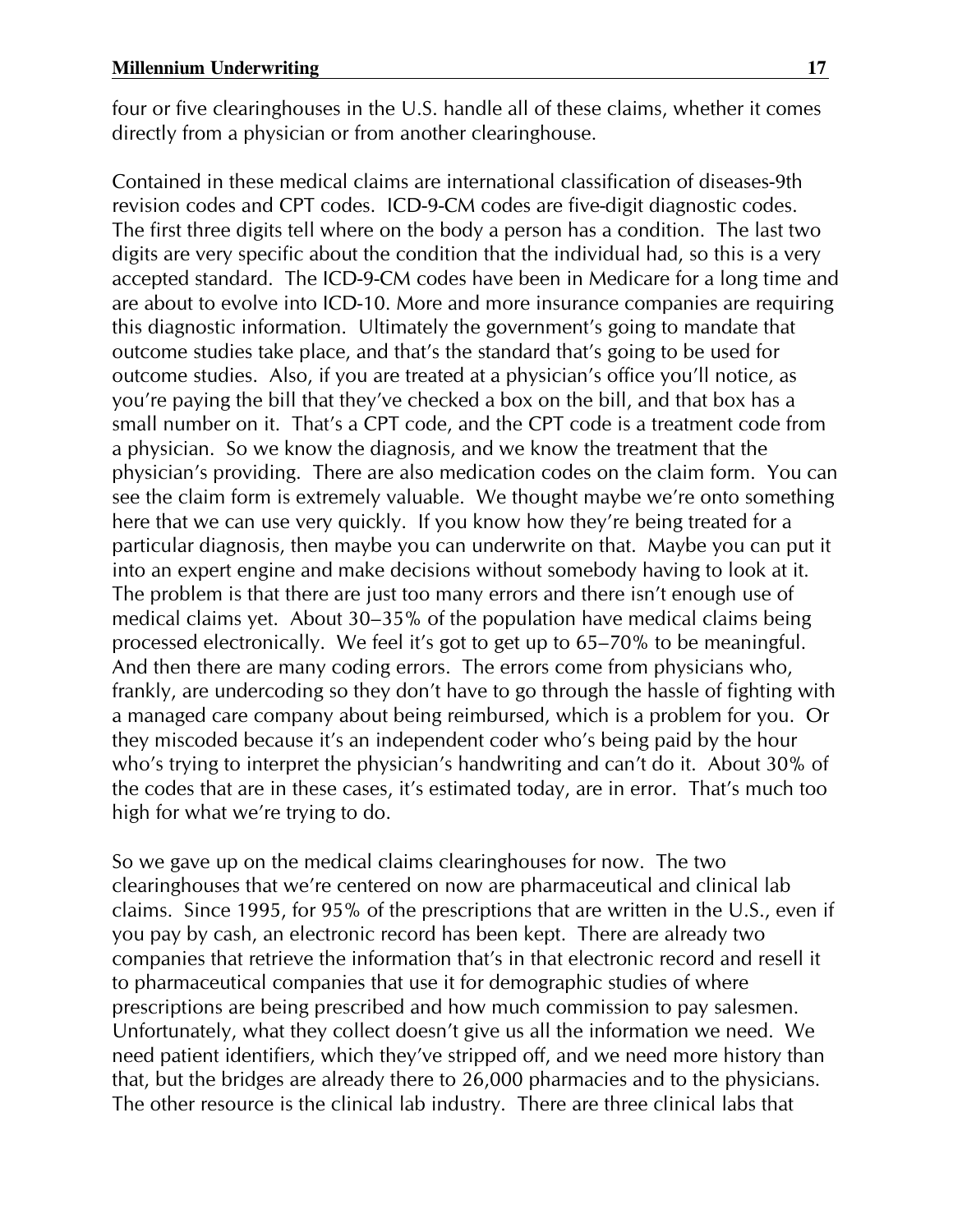perform the lab tests for 80% of the outpatient tests that are done in the U.S. annually. Those tests have been kept electronically, and there are patient identifiers. And those three labs also are willing to participate if it's economically viable.

The task force is building a business plan and a case for going out to your companies and asking what's it worth to them. Will companies ante up to help us build this network? Another MIB could evolve from this. It's too big for the life insurance industry to do by itself, but two of the labs are actually involved in building these warehouses today that ultimately do health-outcome studies for the government. It's worthwhile for them to do that and we could piggyback on their work to provide the service to our industry. We're continuing to look at other means of speeding up the process. We can use the data from pharmacies, from clinical labs, from paramed information, PHI information. We can build the data warehouse, and store that information in the data warehouse continuously, which is not unlike what the MIB does today. Then we could produce it on the basis of the company's individual rules. What we're trying to find is red light/green light. If it's red, kick it back into the traditional underwriting process. If it's green, issue the policy or take some other specific action. We're not trying to underwrite on the basis of the information we're providing. Our assumption is that that information is going to be a guide for you to do the information ordering for underwriting, but falls back into the traditional process after the initial assessment.

We're also automating the process from the point-of-sale into the home office, and Maureen will talk more about what's going on in the home office. Our effort begins at the point-of-sale. PDQ 2000 is one of the largest agency systems used in the field, and within PDQ 2000 a number of vendors have worked together to integrate their systems into the agency system. It begins with Cambridge Mobile which takes a client's demographic information, their name, address, and basic information. That information's entered by Cambridge. It's never reentered again by anybody else. Whoever is picking up the order from there picks it up electronically. Whoever first entered information, that information transfers to all so that by the time it ends up heading to the home office everybody's performed their job in terms of processing that applicant, providing a quote, collecting an assigned illustration, doing an electronic application on them, sending that order to the parameds and receiving the status back from the parameds on where that order is. All that can be done today very quickly and very accurately. And, again, it eliminates errors that are happening in the field with the application.

I want to mention one of the things that we're doing in the home office and again ask you in your business to begin to think about what's the value of this. This is the teleunderwriting process. Hank mentioned Prudential. Really, teleunderwriting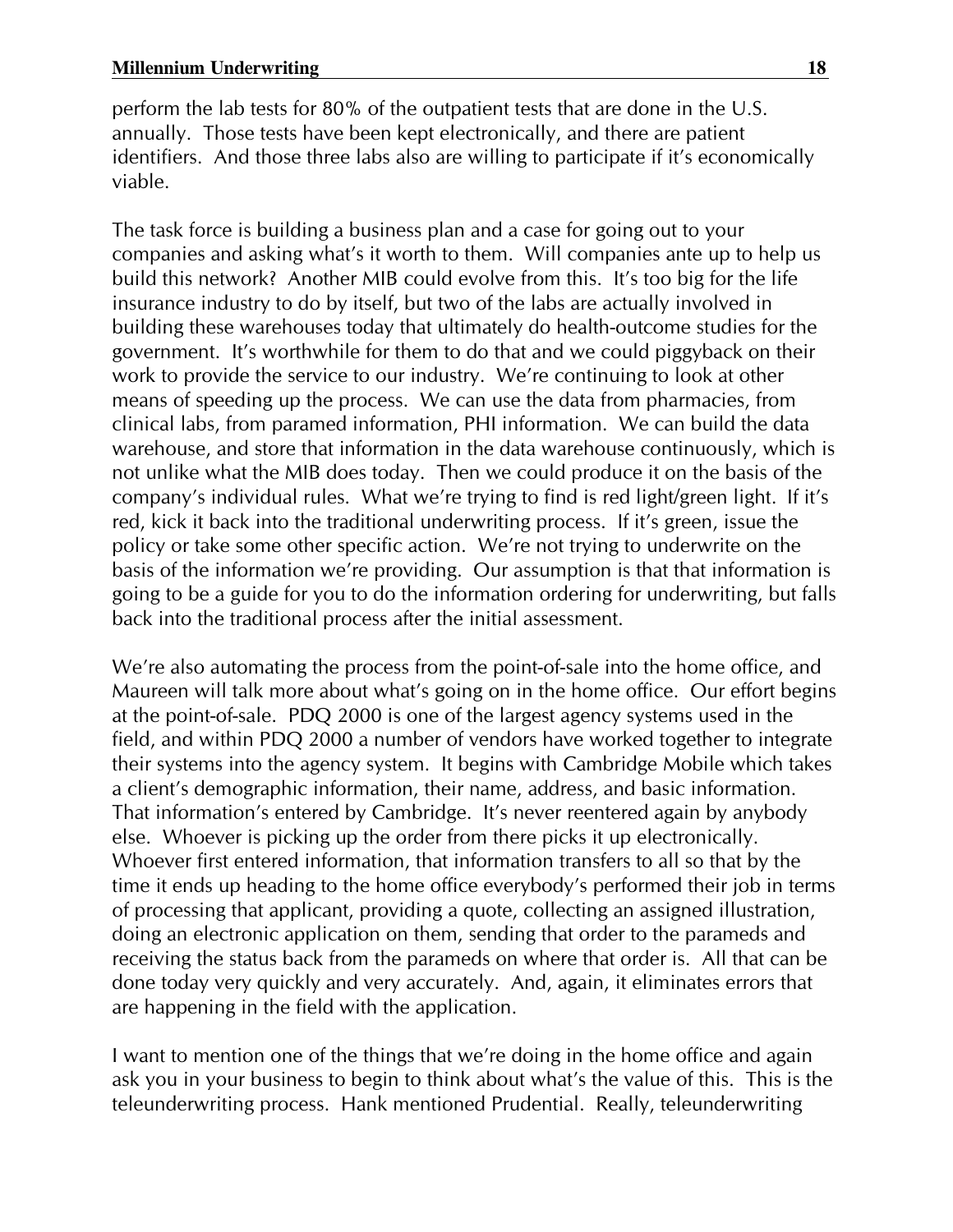began with IUS and with ITT Hartford in the early 90s, late 80s, and it's evolved since then. We do about 6,000 electronic application interviews a month in Waco, and that electronic application takes away stuff that the agent used to do. The agent just does a preapplication or turbo application.

The turbo application is a brief preapplication that the agent fills out. It's filed as a Part 1 in the United States. It has seven questions, one of which is a general medical question for permission to order the MIB, under the by-laws of the MIB. The agent faxes the application to our center in Jacksonville, Illinois. As opposed to the typical home office where 80-85% of the applications received by the underwriter directly from agents have something wrong with them: our applications are generally complete and accurate. We contact the applicant and go through a 20-minute interview. We use a home-office-type application entry system with software modules built around it to ask drill-down questions. The system qualifies the answers using a medical dictionary so that they can be run through expert systems and so on.

Upon completion of the telephone interview we've already completed Part 1 and Part 2. We've done the PHI inspection and we've prescheduled the paramed. If you're going through the traditional process, the agent asks you a series of questions, the paramed asks you a series of questions, the inspection company calls and asks you a series of questions. You're asked the same questions three or four times. This process eliminates that. You have one set of questions asked one time. We had a client come in and listen to an interview once, and every time I see him he talks about it. He witnessed an interviewer asking an applicant, "Do you use cocaine?" And the applicant said, "Yes, I've used cocaine, but I only use it on the weekend." And he could not believe that kind of statement would come up, but that happens all the time to us when we do telephone interviews. It's amazing how open people will be.

Also in this process, we eliminate about 30% of the APSs because the information we gather is much more accurate. Today we're doing things that have saved twentysome days in the new business process and we're getting better information. What's it worth? What does it really mean in dollars and cents? I think that's something that has to be addressed by your industry. With this reduction in time, with better information, clients need to know, what is the bottom line result?

Ms. Maureen C. Zupan: I'm will try and give you a broader view of the changes that are happening in the new business operation instead of just the underwriting portion of it. Until now in the underwriting industry the agents have been the company to the client. The agent's been the one who understood who the client was, who knew which clients were in the same household. They were the ones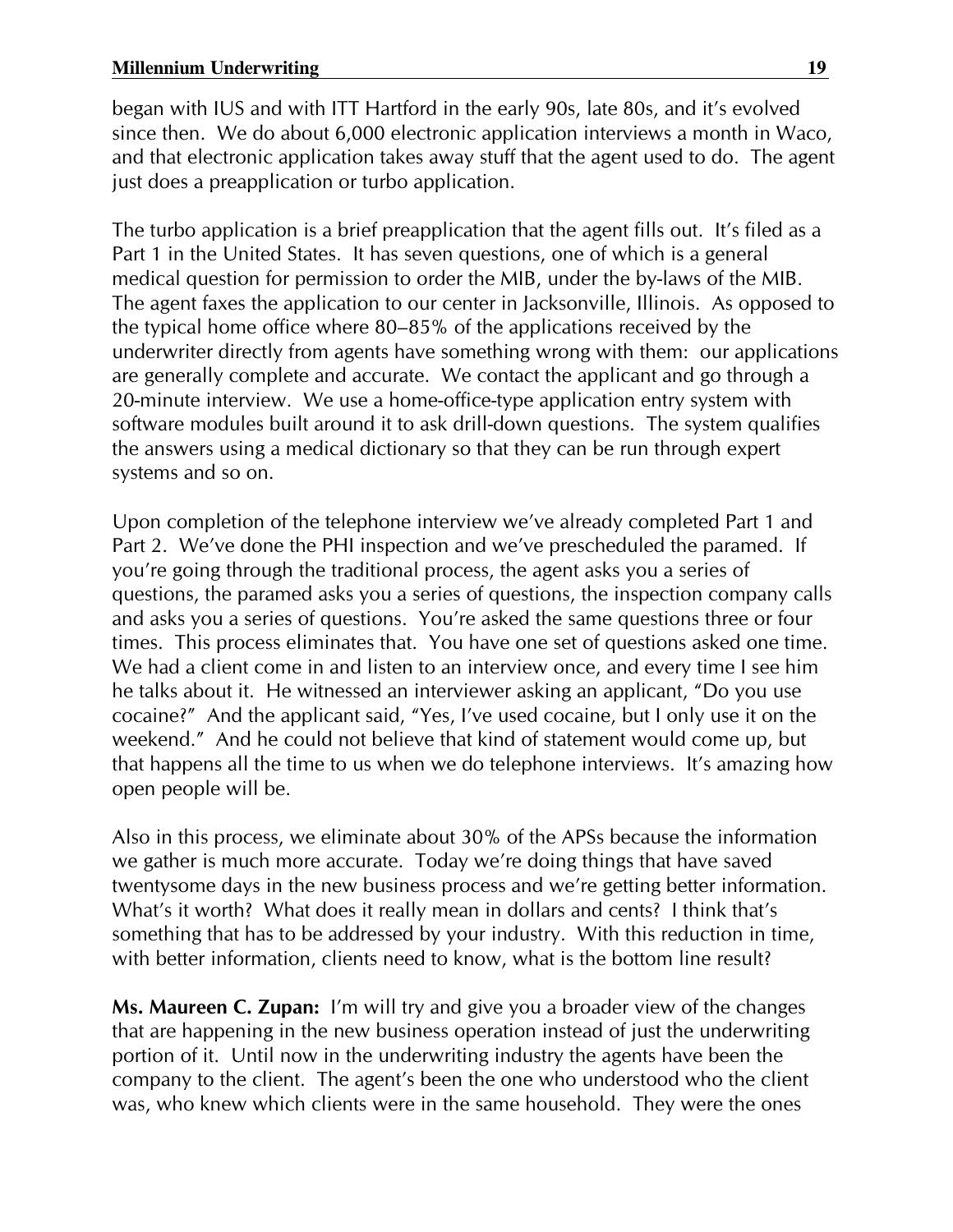who not just represented the company to their clients but who were the company to their clients. And one of the reasons that that was necessary was because technology didn't allow companies to get right to a customer in a way that made sense from the customer's point of view. We had these huge monolithic computer systems that were very difficult to get information from. You had to go through a programmer to get the information. So access was very limited. Everything was based on policy. You didn't know who a client was. There was no way you were able to connect an annuity with an insurance policy in these computers. There was a very long lead time in getting new products introduced, and our computer systems were based on the back office operations, like billings and loans and premiums.

Companies are getting smarter now, and their paradigm about customers is shifting very quickly. There's a real client orientation. We've talked about it for years, but it is finally happening. I think companies are beginning to understand what "client" really means, which means that they understand that it's much easier to get a bigger share of a particular customer's wallet than to try and get a new customer. So they're doing things aimed at getting that bigger share. They're using things like target marketing and new alternate distribution systems that I think are going to work. In insurance there's a much greater understanding of a company's need for excellent customer service. At the same time technology is evolving at a very rapid pace, and it's allowing companies to make that shift to a customer's orientation.

Our computer systems are smaller. They're much more flexible. There are easier ways to get at the information in computers, like kiosks or the Internet. Our systems are finally now able to be truly client based. The systems themselves have great new technology that allows things like new product introduction to get done faster. You can get at information without necessarily having to go through a programmer. These technologies, I believe, are significantly changing the relationship between insurers and clients. The thing that I tell agents is that they have to understand that they're going to have to be providing a different value added service to their clients because insurance companies are really now, for the first time, able to do many of the things that, up until now, only agents had been able to do.

I'm going to talk about a few of these technologies, and some of these you're probably very familiar with. I'm sure you all use the Internet. It is a phenomenon. It is basically unregulated. It's a global network of networks with its own standards, its own language. It's very easy to get access, and I'm sure you all know that you just need a computer with a modem and a dial-up line or a direct line. You need an Internet provider like AT&T or America Online or IBM, and you need some kind of browser like Netscape or Microsoft's Internet Explorer. That's how you get into it. If, however, you want to actually go out there and make your statement on the Internet and put something out there that other people look at, you don't need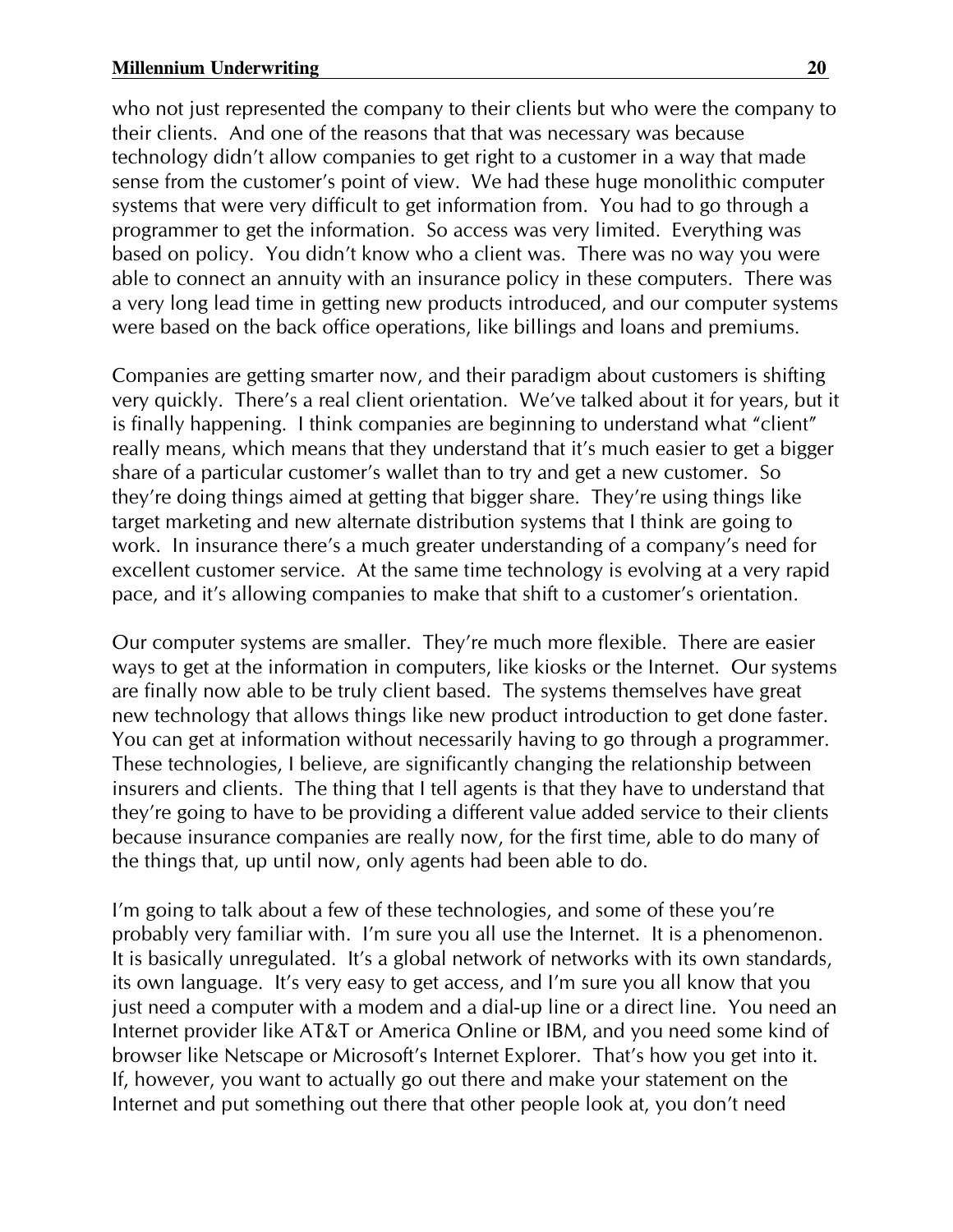anything else other than those exact same things. To prove my point this is my son's Internet site.

It has been seen by about 35,000 people. He did it when he was 15 years old. This is his 15-year-old view of what's important in the world. There are his heroes and who he thinks are the villains in the world.

Getting access to that information on the Internet does have its challenges, though. There are all kinds of search mechanisms. This is Yahoo. My daughter who's 11 years old uses Yahoo all the time. She took Yahoo, and she keyed in the word "toys." She got back a screen that said there was something like 150,000 hits on the Internet for toys. These were the top 12. Ten of the top 12 sites with the word toys in it were all about sex toys. That's the kind of danger of the unregulated Internet. So just a caution for those who have children: It is easy to get into some of this stuff unknowingly.

With regard to business use of the Internet, large corporations are lagging behind individual and small company users. In the insurance industry only about 3% of insurer Web sites are transactional. Bank Web sites are about 33% transactional, meaning you can actually go out there and transact business. In the brokerage world about 20% of them are transactional. Conning & Company predicts that Internet sales in the insurance industry will reach \$1.1 billion by the year 2000. It took 53 years for electricity to go from invention to being used by the masses. It has taken the Internet only seven years. It is now used every day by 100 million people. So it is going to become the way that we do business in all kinds of things.

Nearly every insurance company today has a Web site. As I said, most of these Web sites right now are not transactional. New York Life lets you go out and actually set up your own personal folder where you can accumulate some information. Most of the rest of their Web site is informational: here's what our building looks like; here's our history; here's the kinds of things that we sell.

Some companies are beginning to do electronic commerce. This is Pacific Life's Web site. You can say to them, "I want some more information about retirement or life insurance or estate planning." They ask for your name, your address, and your e-mail address. So what you're really doing is sending an e-mail message, and then somebody gets back to you and gives you some information over e-mail. Some companies are beginning to really engage their customers. TIAA-CREF is a company that's doing that. If you have an account with TIAA, you can give them your password and your account number and actually look up some of your account values for items that you've bought from them.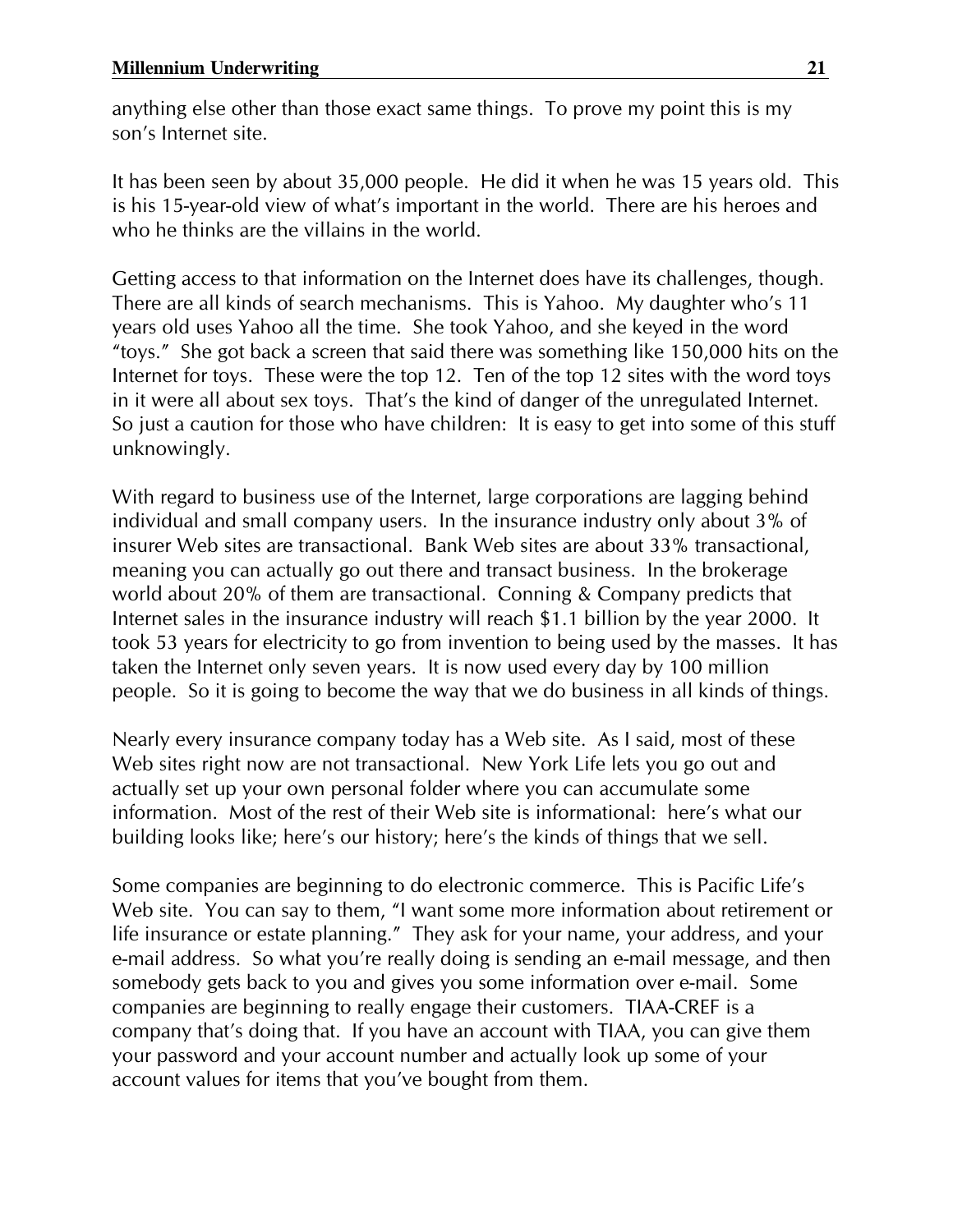Concerning direct customer interaction, this is Met Life's Web site. If you want to do some relatively simple transactions, like a change of address or a change of bank or a change of beneficiary, you can pull down their form and print it off, fill out the form, and send it back to Met Life. Now, obviously, the next step is to actually fill it out on the Internet and just e-mail it back to them, but it's beginning to engage you in doing some things with them directly without an agent being involved. Conseco is one of the first companies that's actually doing direct selling and servicing on the Internet. You can go out on Conseco and buy an annuity. You can give them your credit card number or your checking account and actually purchase an annuity from Conseco. Now, I'm not familiar with how successful they've been with that. I think it's a lot to ask somebody to buy an annuity and give \$10,000 over the Internet for an annuity, but once you've done that you can go out with a password with them and actually interact with them and find out some information about the annuity.

There are also companies out there like Quote Smith, that are beginning to do some things in the insurance industry. They will make the buyer of insurance very powerful just like the automobile industry is being transformed by getting information about what cars really cost into the hands of the buyer. I went to their Web site. I said I wanted \$100,000 of insurance. I'm a female nonsmoker. It gave me 156 quotes of what that would cost for me, including the name of the company, their A.M. Best rating, what their guarantee period is, and the one-year cost and the 10-year cost. And, interestingly, for those of you who follow the Weiss ratings, up until a few months ago they gave the A.M. Best rating and the Weiss rating. They recently took the Weiss rating off. There are 156 companies. The lowest price is \$223. The highest price is nearly \$2,000. Now, think about that company with a price showing \$2,000, and the power of knowing that is now in the hands of that client.

I think electronic business is going to transform the insurance industry in several very fundamental ways. The organization of the industry will change. We always used to be organized for the most part by region and city and geography. This will go away. It doesn't matter where you are in the world when you have access to the Internet. The balance of power will move from the sellers to the buyers. When I know what your price is compared to what other companies' prices are, I'm now armed to ask some of the right questions, just like I'm armed when I go in to buy a car now. And this knowledge of what the price really is will inevitably mean lower prices and margins. I believe all of that, along with some of the other things that Hank had talked about before, will mean some really profound changes to the distribution system.

The agent's role will change significantly. They will have to figure out a different kind of value to provide. For example, going back to the Quote Smith descriptions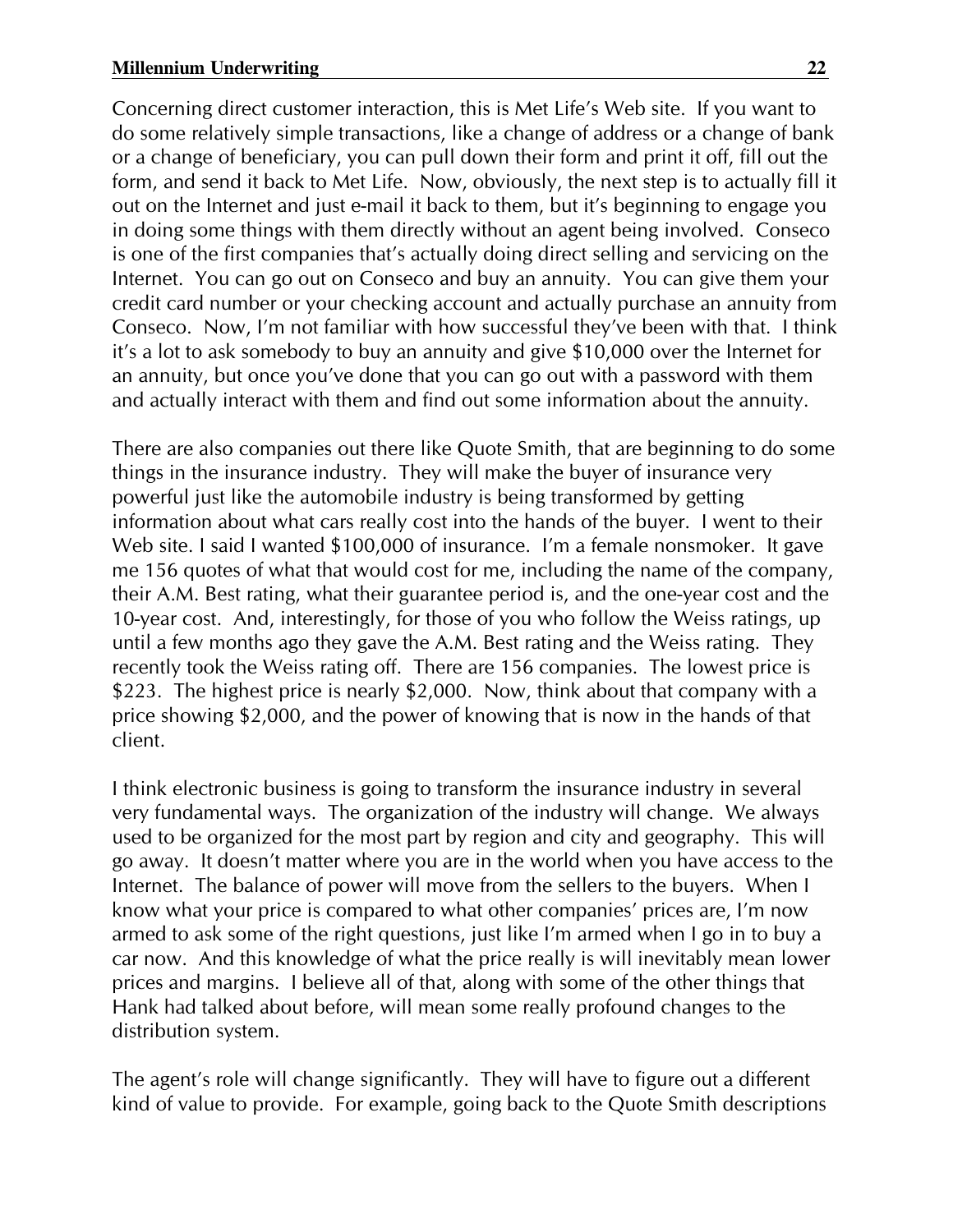(the range in price from \$223 to \$2,000), you all know what some of the differences probably were. Those \$2,000 premiums were probably guaranteed issue, nonconvertible policies. This is information that was not on the Internet. That's important information that agents can continue to provide that is vital to the sales process. The Internet isn't able to do that very well just yet. I don't think that agents will go away, but there's going to be a difference in the kinds of things that they'll provide to clients. And certainly in the complicated markets, in the big estate planning kinds of markets, the agents will be there for quite a while. The Internet can provide data, but you need to know what you're looking for. So my pitch to agents is that they will have to change their role to complement the Internet.

That's a bit about how the world's changing for customers, but these same kinds areas are also available to the agents, too, via an Internet. The kind of information that I have at my fingertips through Mutual of New York's company Internet is extraordinary. I can get any kind of form, any kind of policy, procedure, or training material. Just about anything that I could possibly want I can pull down at home or any place that I happen to be, via the Internet, over the Internet in a secured manner.

I want to mention the subject of customer relationship management. As I said, companies are beginning to understand that customer service is important and that managing that relationship is very important. One of the things that I'm sure you're probably all dealing with is multiple administrative systems for the products that your company has, all of which have the name in different places and the address spelled differently. Companies have been dealing with this kind of problem for a number of years. Finally there's technology in place that takes these multiadministrative systems and front-ends them with client views. These technologies really do exist today so that to the customer and to the service person it really will be one front-end. Behind it there'll be multiple legacy systems, new systems, and old systems, but the person being presented with the information will see it in one format in one way.

Customers will access call centers. If any of you don't have these now, you will soon have them. Call centers allow companies to prioritize calls, so that when a call's coming in you know who the client is, whether they're an important client to you because of the amount of business they have with you, or whether they're a problem client. The call center technology will allow the routing of calls directly to the person who needs to deal with the caller. It will allow everything from upping the priority of the call so the caller's not waiting (because they happen to be one of your important clients), to funneling it to the exact person who has the knowledge that that person's going to need.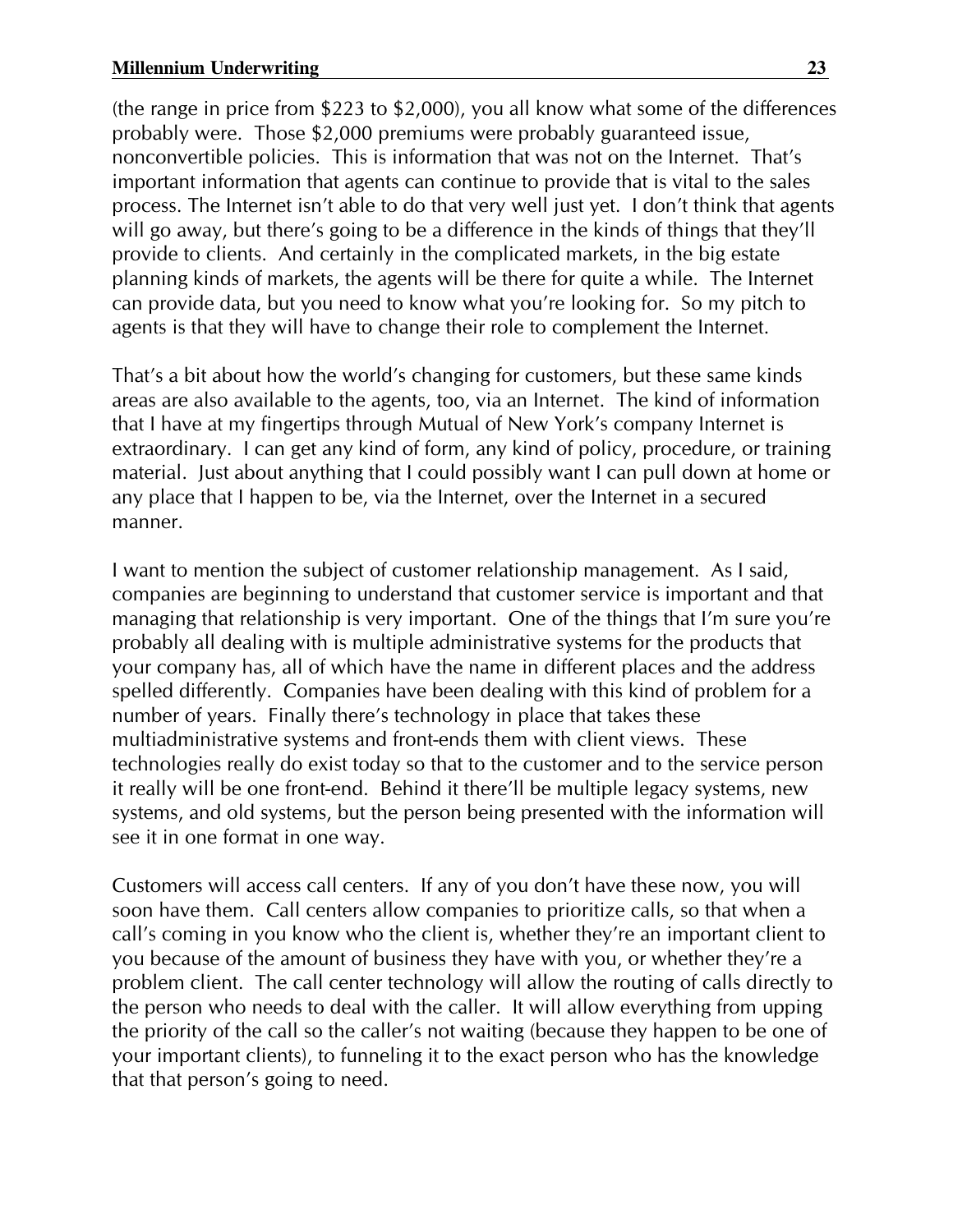Data warehousing and data mining are concepts that Hank had mentioned. One of my frustrations in my early years with computers is that every single computer carried the same data but in different kinds of formats. Data warehousing is the process of gathering the data that are being generated by all the computer systems in a way so that one name appears consistently in one place or so that you can gather information about your annuities, your security business, your traditional insurance business, and your variable business and be able to look at it in one way. The thing that I find most intriguing is the concept of data mining.

When I was a programmer, I was asked to get some information for a user client from the computer. They would need to tell me exactly what they wanted to know. "Tell me the number of policies that are in this particular state that are sold by this particular agent." They had to know what they wanted. Data mining is a technique that is in place now in companies that "mine" the data to figure out the trends that are going on in those data and to tell you what you should be asking about that data. These are very powerful techniques that are now coming into their own. Data mining will mine the data that exist in the company today and offer leads, for example, to agents of the kinds of clients they should be soliciting additional business.

Let me briefly discuss the agent's desktop. In the same way that home office people have dealt with multiple systems, agents have dealt with multiple systems in their offices. There would have been a system for prospecting, a system for their client file, and a system for their illustrations. And there would have been other systems, some of which were on paper, for doing applications and sales presentations. Data would have been inputted multiple times into all of those systems.

Mutual of New York is an example of a company that now has a fully integrated desktop in place for its agents. With this system I sign on to the network with this laptop no matter where I happen to be. They download to me overnight anything that has happened with any of my clients from a securities business point of view, an insurance business point of view, whatever it happens to be, and put it directly into my client file so that if I then want to use that client file to do any kinds of mailings, I have those data already in place. Among other things, their next steps are going to be that once I have that data in place, I no longer have to key them in for anything else, for example, electronic applications. The systems that are coming will allow everyone, not just the home office, but the agents themselves to get data once and never have to key them again. If I'm now ready to take an application, I already know the face amount because I did some needs analysis. I know the name. I know the address. I know the kind of benefits that the client needs.